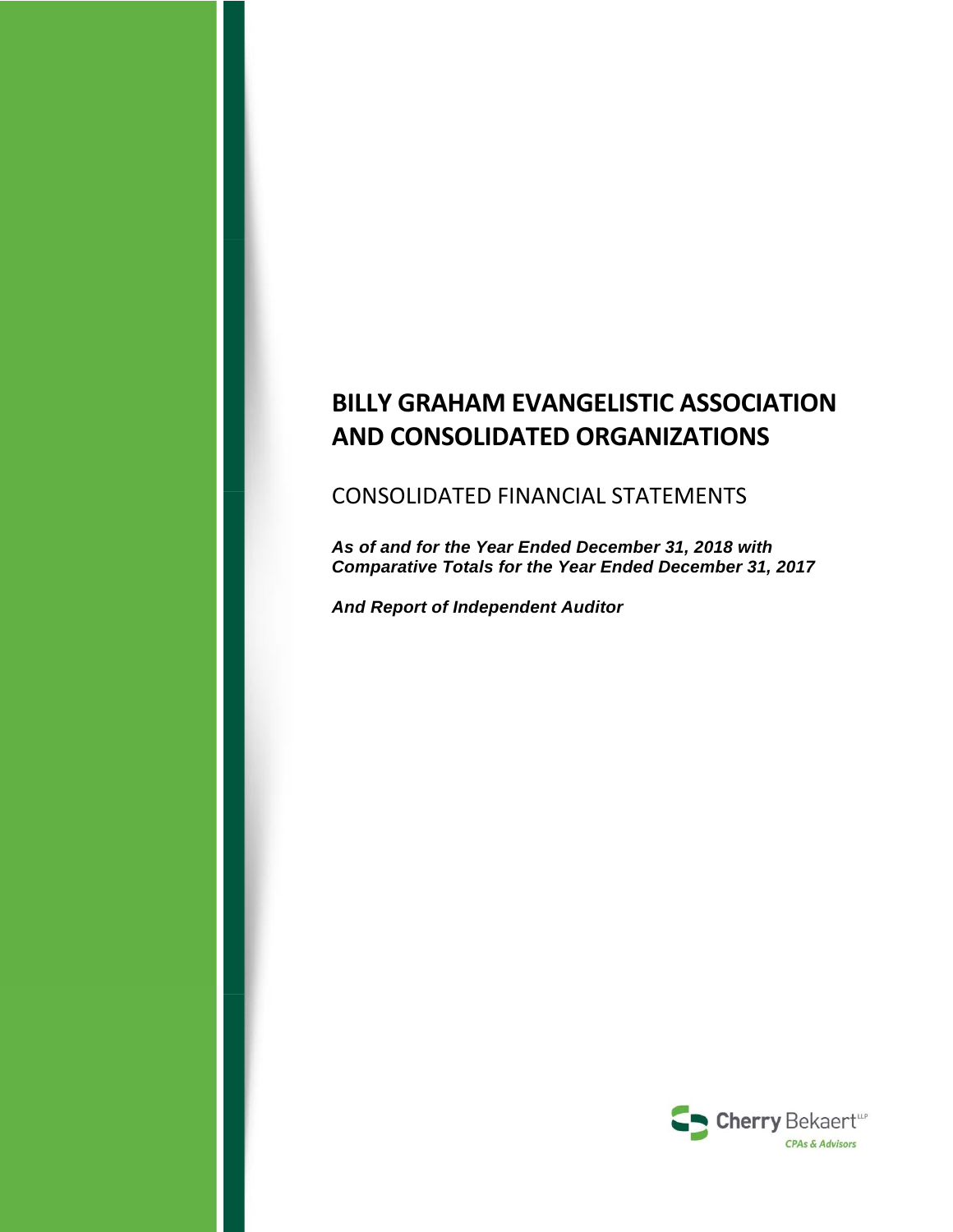# **BILLY GRAHAM EVANGELISTIC ASSOCIATION AND CONSOLIDATED ORGANIZATIONS**

### **Mission Statement**

Continuing the lifelong work of Billy Graham, the Billy Graham Evangelistic Association exists to support and extend the evangelistic calling and ministry of Franklin Graham by proclaiming the Gospel of the Lord Jesus Christ to all we can by every effective means available to us and by equipping the church and others to do the same.



Always Good News.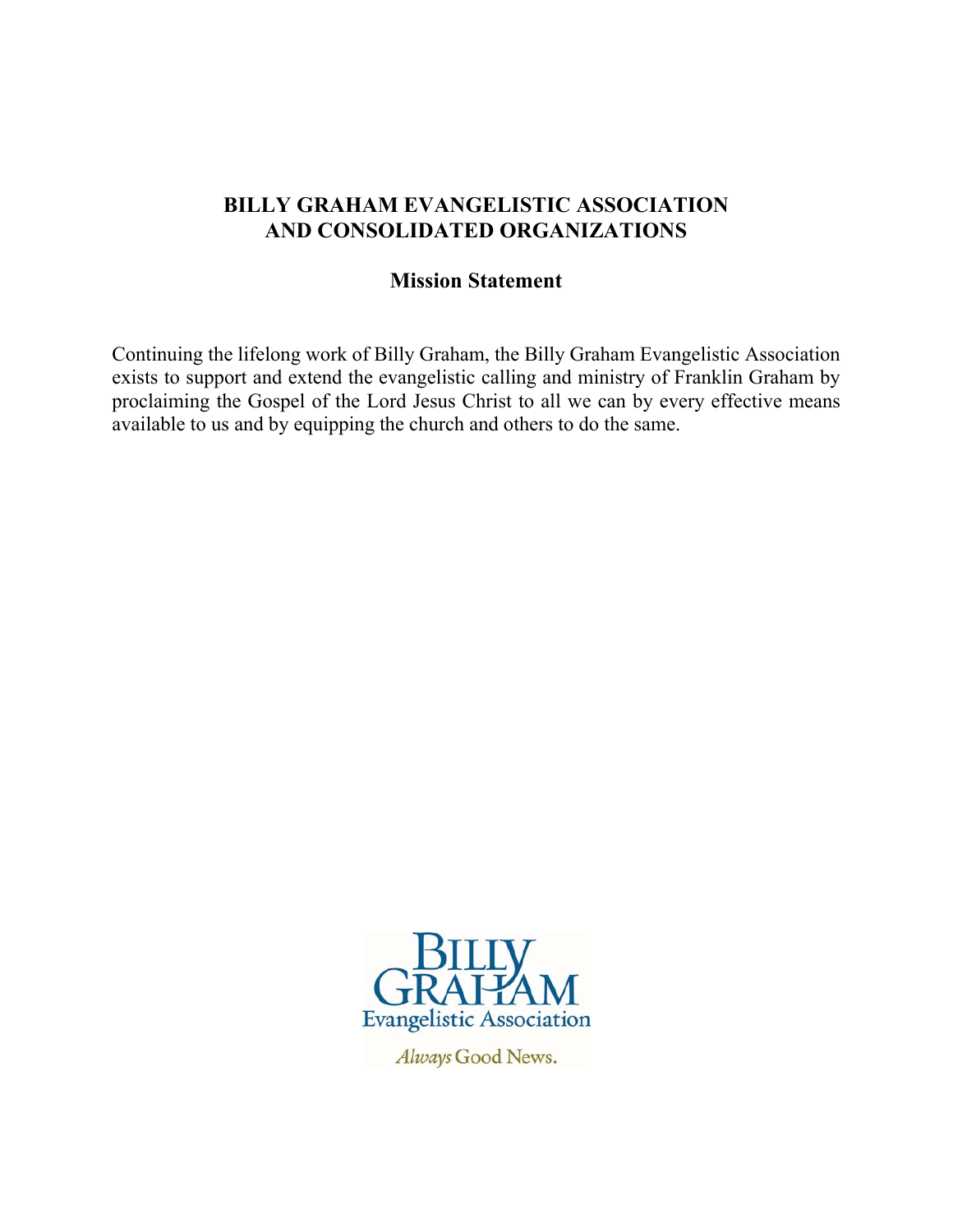#### **Contents**

| <b>Consolidated Financial Statements</b> |  |
|------------------------------------------|--|
|                                          |  |
|                                          |  |

Consolidated Statement of Cash Flows............................................................................................5 Notes to the Consolidated Financial Statements..............................................................................6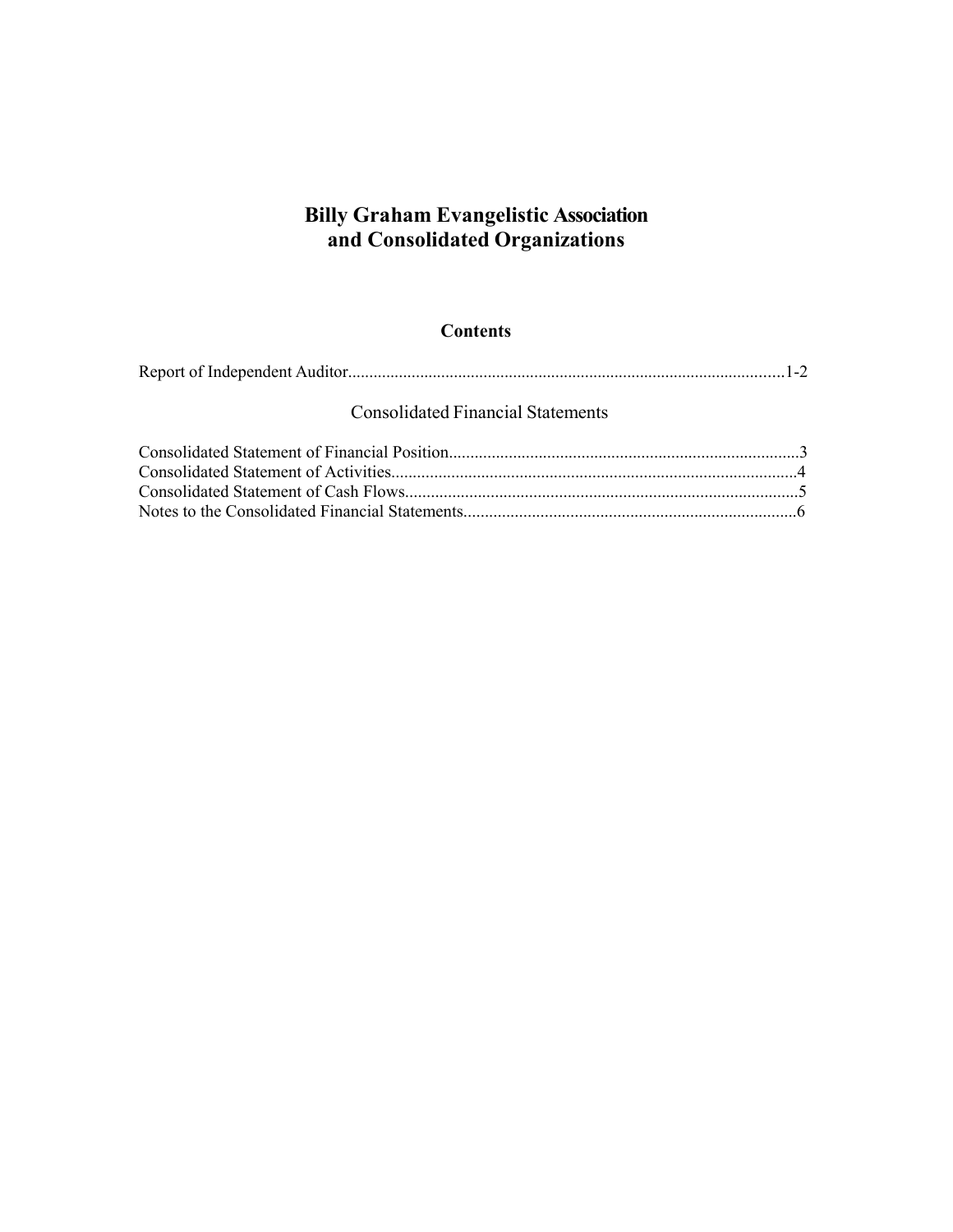#### **Report of Independent Auditor**

To the Board of Directors Billy Graham Evangelistic Association Charlotte, North Carolina

We have audited the accompanying consolidated financial statements of Billy Graham Evangelistic Association and Consolidated Organizations (collectively referred to as the "Association") which comprise the consolidated statement of financial position as of December 31, 2018 and the related consolidated statements of activities and cash flows for the year then ended, and the related notes to the consolidated financial statements.

#### **Management's Responsibility for the Consolidated Financial Statements**

Management is responsible for the preparation and fair presentation of these consolidated financial statements in accordance with accounting principles generally accepted in the United States of America; this includes the design, implementation, and maintenance of internal control relevant to the preparation and fair presentation of consolidated financial statements that are free from material misstatement, whether due to fraud or error.

#### **Auditor's Responsibility**

Our responsibility is to express an opinion on these consolidated financial statements based on our audit. We conducted our audit in accordance with auditing standards generally accepted in the United States of America. Those standards require that we plan and perform the audit to obtain reasonable assurance about whether the consolidated financial statements are free from material misstatement.

An audit involves performing procedures to obtain audit evidence about the amounts and disclosures in the consolidated financial statements. The procedures selected depend on the auditor's judgment, including the assessment of the risks of material misstatement of the consolidated financial statements, whether due to fraud or error. In making those risk assessments, the auditor considers internal control relevant to the Association's preparation and fair presentation of the consolidated financial statements in order to design audit procedures that are appropriate in the circumstances, but not for the purpose of expressing an opinion on the effectiveness of the Association's internal control. Accordingly, we express no such opinion. An audit also includes evaluating the appropriateness of accounting policies used and the reasonableness of significant accounting estimates made by management, as well as evaluating the overall presentation of the consolidated financial statements.

We believe that the audit evidence we have obtained is sufficient and appropriate to provide a basis for our audit opinion.

#### **Opinion**

In our opinion, the consolidated financial statements referred to above present fairly, in all material respects, the consolidated financial position of Billy Graham Evangelistic Association and Consolidated Organizations as of December 31, 2018 and the consolidated changes in net assets and cash flows for the year then ended in conformity with accounting principles generally accepted in the United States of America.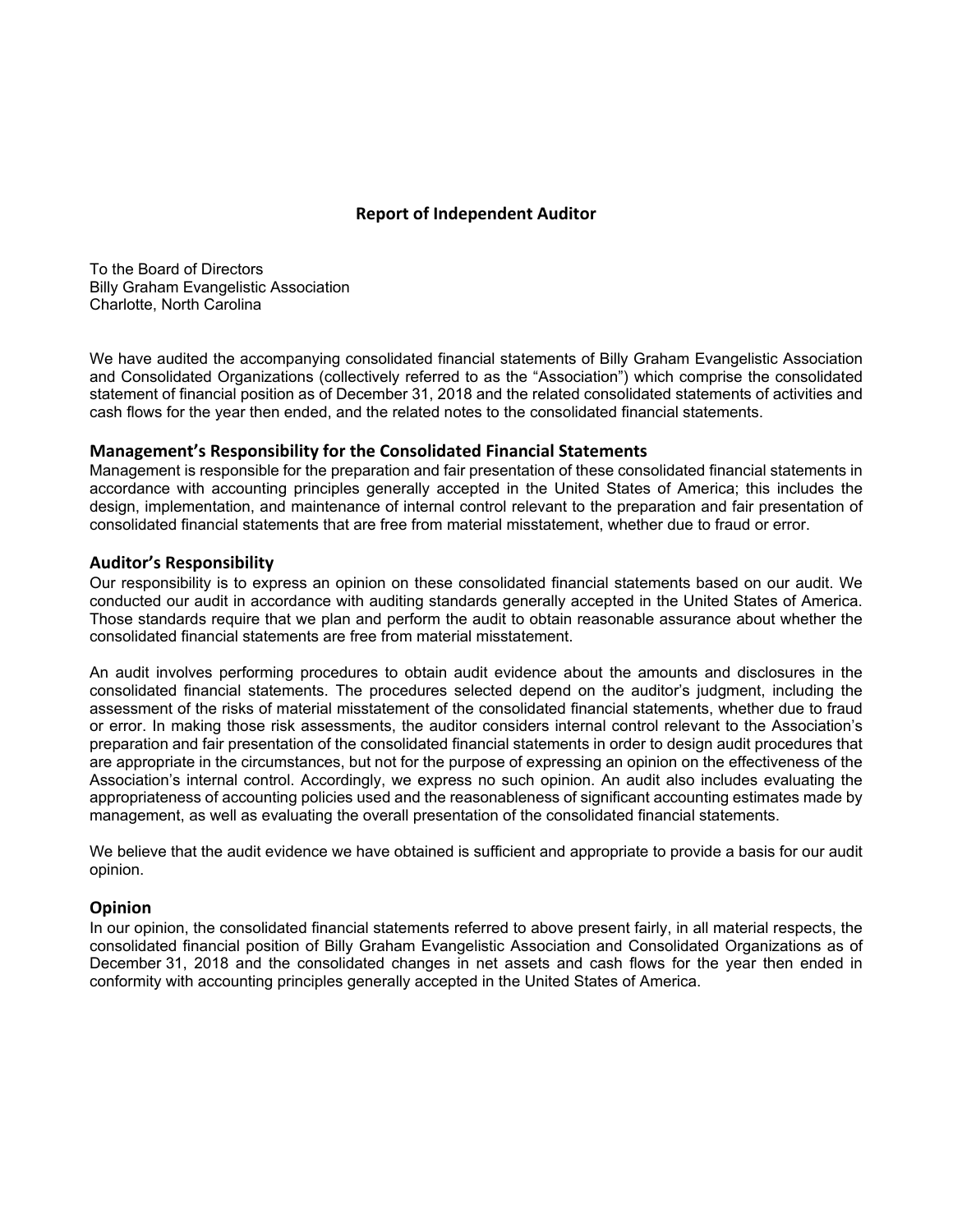#### **Changes in Consolidated Financial Statement Presentation**

As discussed in Note 1, the Organization adopted Accounting Standards Update ("ASU") 2016-14, *Not-for-Profit Entities (Topic 958) – Presentation of Financial Statements of Not-for-Profit Entities*. The ASU has been applied retrospectively to all periods presented. Our opinion is not modified with respect to this matter.

#### **Report on Summarized Comparative Information**

We have previously audited the Association's 2017 consolidated financial statements, and we expressed an unmodified audit opinion on those audited consolidated financial statements in our report dated March 26, 2018 In our opinion, the summarized comparative information presented herein, as of and for the year ended December 31, 2017 is consistent, in all material respects, with the audited statements from which it has been derived.

Cherry Bekaert LLP

Charlotte, North Carolina April 1, 2019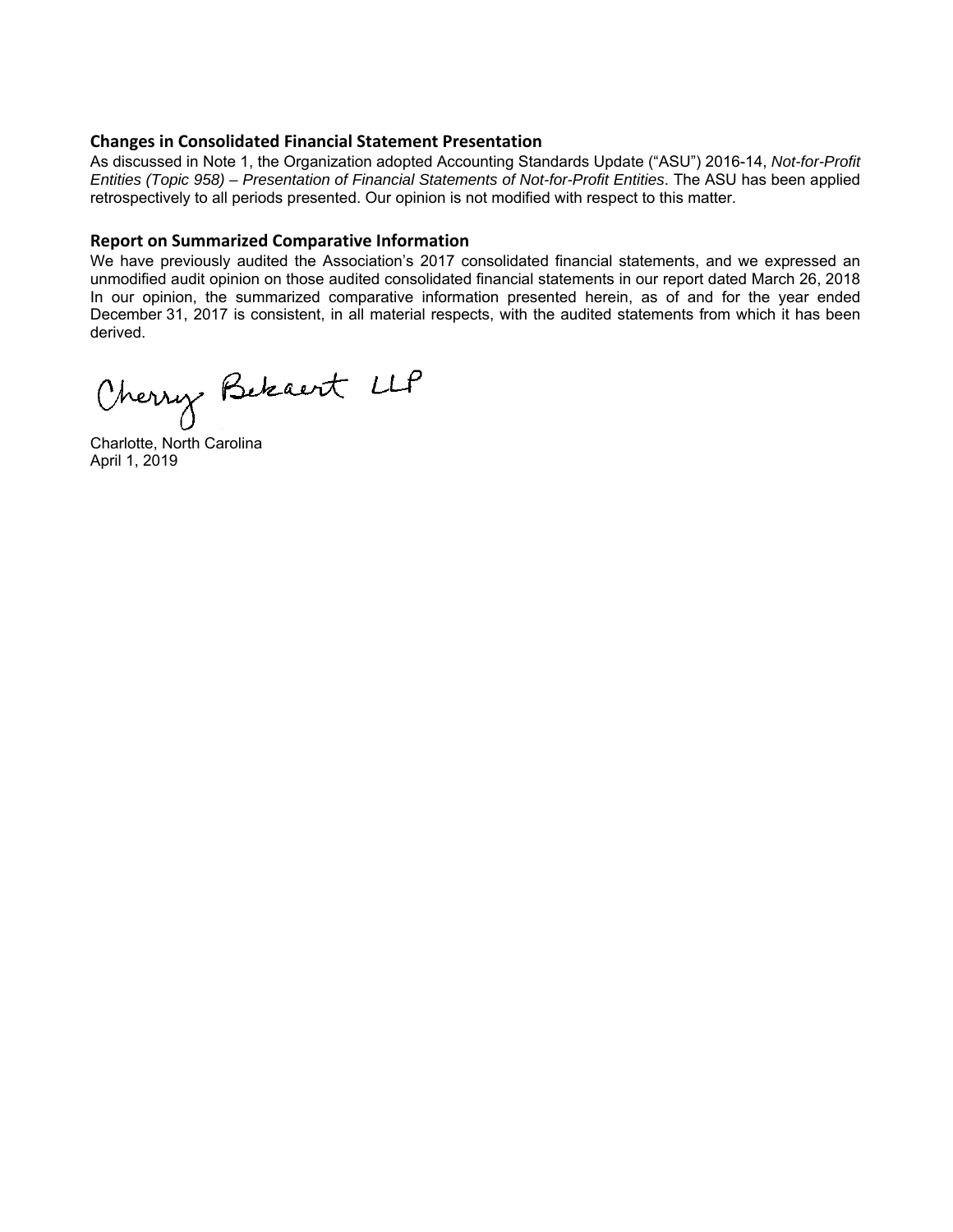# **Consolidated Statement of Financial Position**

**December 31, 2018 with Comparative Totals for 2017** 

|                                                 | 2018                        | 2017                                     |
|-------------------------------------------------|-----------------------------|------------------------------------------|
| <b>Assets</b>                                   |                             |                                          |
| Cash and cash equivalents                       | S<br>40,022,876             | \$<br>33, 172, 394                       |
| Accounts receivable, net                        | 3,026,177                   | 4,189,844                                |
| Contributions receivable, net                   | 2,079,876                   | 1,232,710                                |
| Inventories                                     | 554,446                     | 498,968                                  |
| Prepaid expenses and other current assets       | 2,331,148                   | 1,315,138                                |
|                                                 | 48,014,523                  | 40,409,054                               |
| Property and equipment,                         |                             |                                          |
| net of accumulated depreciation                 | 55,068,472                  | 55,556,126                               |
| Investments:                                    |                             |                                          |
| Investments functioning as endowments           | 201,245,996                 | 209,683,278                              |
| Other long-term investments                     | 25,176,978                  | 20,473,200                               |
| Deferred giving program                         | 88,118,295                  | 92,878,599                               |
|                                                 | 314,541,269                 | 323,035,077                              |
| Beneficial interest in remainder trusts         | 2,363,890                   | 2,560,210                                |
| Other assets                                    | 1,926,800                   | 1,976,800                                |
| <b>Total</b> assets                             | $\mathbb{S}$<br>421,914,954 | $\boldsymbol{\mathsf{S}}$<br>423,537,267 |
| <b>Liabilities and net assets</b>               |                             |                                          |
| Liabilities:                                    |                             |                                          |
| Accounts payable                                | $\mathbf S$<br>2,725,511    | \$<br>3,123,285                          |
| Accrued expenses                                | 2,791,348                   | 2,739,578                                |
| Deferred revenue                                | 2,333,899                   | 2,076,331                                |
| Deferred giving program                         | 65,535,396                  | 67,866,379                               |
| <b>Total liabilities</b>                        | 73,386,154                  | 75,805,573                               |
| Net assets:                                     |                             |                                          |
| Without donor restriction:                      |                             |                                          |
| Charitable gift annuities                       | 17,023,687                  | 17,850,211                               |
| Undesignated                                    | 56,036,011                  | 45,970,916                               |
| Investment in property and equipment            | 55,068,472                  | 55,556,126                               |
| Designated by the governing board for endowment | 178,550,434                 | 192,402,865                              |
| Total without donor restrictions                | 306,678,604                 | 311,780,118                              |
| With donor restriction:                         |                             |                                          |
| Purpose restrictions                            | 11,156,463                  | 10,820,734                               |
| Time-restricted for future periods              | 10,921,114                  | 12,397,442                               |
| Perpetual in nature                             | 19,772,619                  | 12,733,400                               |
| Total with donor restrictions                   | 41,850,196                  | 35,951,576                               |
| Total net assets                                | 348,528,800                 | 347,731,694                              |
| Total liabilities and net assets                | \$421,914,954               | \$<br>423, 537, 267                      |

*The accompanying notes to the consolidated financial statements are an integral part of this statement.*  $3$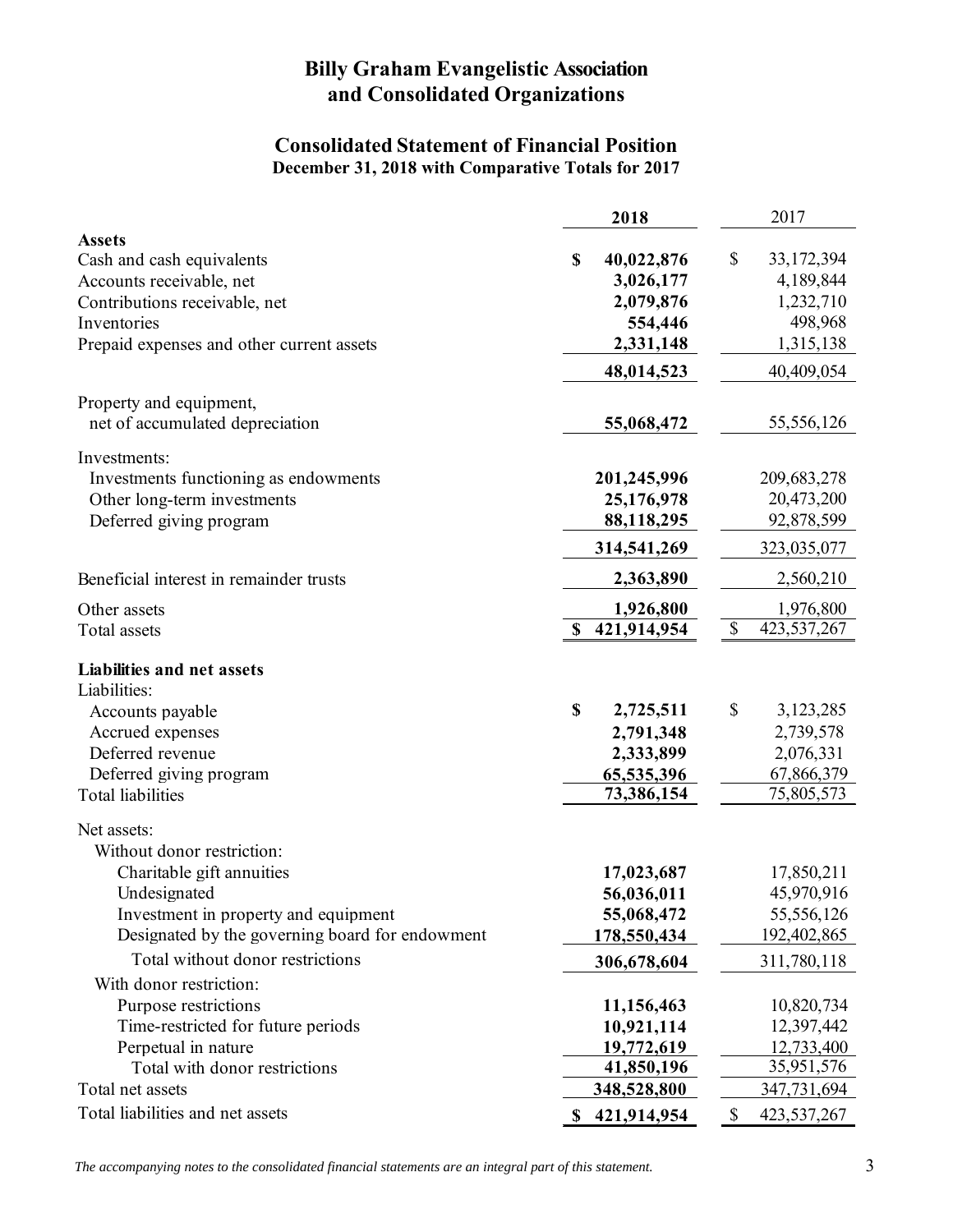#### **Consolidated Statement of Activities For the Year Ended December 31, 2018 with Summarized Comparative Totals for 2017**

|                                              |                           |                           | 2018               |                            |                |                          |  |
|----------------------------------------------|---------------------------|---------------------------|--------------------|----------------------------|----------------|--------------------------|--|
|                                              | <b>Without Donor</b>      |                           | <b>With Donor</b>  |                            |                | 2017                     |  |
|                                              |                           | <b>Restriction</b>        | <b>Restriction</b> |                            | <b>Total</b>   | Total                    |  |
| <b>Operating activities</b>                  |                           |                           |                    |                            |                |                          |  |
| Support and revenue:                         |                           |                           |                    |                            |                |                          |  |
| Contributions                                | \$                        | 84,638,778                | \$                 | 29,295,240                 | \$113,934,018  | 92,875,743<br>\$         |  |
| <b>Billy Graham Training Center</b>          |                           | 7,569,305                 |                    |                            | 7,569,305      | 7,141,343                |  |
| Decision magazine and other                  |                           |                           |                    |                            |                |                          |  |
| evangelistic materials                       |                           | 2,288,840                 |                    |                            | 2,288,840      | 1,624,337                |  |
| Other income                                 |                           | 9,920,903                 |                    |                            | 9,920,903      | 6,708,936                |  |
| Net assets released from restrictions        |                           | 21,028,151                |                    | (21,028,151)               |                |                          |  |
| Total support and revenue                    |                           | 125,445,977               |                    | 8,267,089                  | 133,713,066    | 108,350,359              |  |
| Operating expenses:                          |                           |                           |                    |                            |                |                          |  |
| Ministry expenses:                           |                           |                           |                    |                            |                |                          |  |
| Evangelistic crusades                        |                           | 20,484,900                |                    |                            | 20,484,900     | 14, 114, 624             |  |
| Decision America                             |                           | 13, 122, 493              |                    |                            | 13,122,493     | 8,754,490                |  |
| <b>Billy Graham Training Center</b>          |                           | 11,340,151                |                    |                            | 11,340,151     | 11,198,294               |  |
| <b>Billy Graham Library</b>                  |                           | 7,642,487                 |                    |                            | 7,642,487      | 7,512,232                |  |
| Print and internet                           |                           | 6,028,366                 |                    |                            | 6,028,366      | 6,097,117                |  |
| Radio                                        |                           | 5,790,861                 |                    |                            | 5,790,861      | 6,499,229                |  |
| Search for Jesus                             |                           | 5,649,723                 |                    |                            | 5,649,723      | 5,210,626                |  |
| Decision magazine                            |                           | 4,989,365                 |                    |                            | 4,989,365      | 4,218,921                |  |
| Church ministry                              |                           | 4,390,168                 |                    |                            | 4,390,168      | 4,661,733                |  |
| Rapid Response Team                          |                           | 3,857,037                 |                    |                            | 3,857,037      | 3,637,621                |  |
| Television and film                          |                           | 3,115,157                 |                    |                            | 3,115,157      | 2,387,759                |  |
| Other evangelistic ministry                  |                           | 15,106,648                |                    | -                          | 15,106,648     | 16,510,235               |  |
| Total ministry expenses                      |                           | 101,517,356               |                    |                            | 101,517,356    | 90,802,881               |  |
| Support activities:                          |                           |                           |                    |                            |                |                          |  |
| Fundraising                                  |                           | 6,861,079                 |                    |                            | 6,861,079      | 6,149,156                |  |
| General and administrative                   |                           | 11,978,570                |                    | -                          | 11,978,570     | 10,260,890               |  |
| Total operating expenses                     |                           | 120,357,005               |                    |                            | 120,357,005    | 107,212,927              |  |
| Change in net assets from operations         |                           | 5,088,972                 |                    | 8,267,089                  | 13,356,061     | 1,137,432                |  |
|                                              |                           |                           |                    |                            |                |                          |  |
| Nonoperating activities<br>Investment return |                           |                           |                    |                            |                | 24,279,261               |  |
| Change in value of annuities and trusts      |                           | (10, 386, 650)<br>38,702  |                    | (1,279,229)<br>(1,202,669) | (11,665,879)   | 4,966,029                |  |
| Other nonoperating income (loss)             |                           |                           |                    | 113,429                    | (1, 163, 967)  |                          |  |
| Total nonoperating activities                |                           | 157,462<br>(10, 190, 486) |                    | (2,368,469)                | 270,891        | (106, 585)<br>29,138,705 |  |
|                                              |                           |                           |                    |                            | (12, 558, 955) |                          |  |
| Change in net assets                         |                           | (5, 101, 514)             |                    | 5,898,620                  | 797,106        | 30,276,137               |  |
| Net assets at beginning of year              |                           | 311,780,118               |                    | 35,951,576                 | 347,731,694    | 317,455,557              |  |
| Net assets at end of year                    | $\boldsymbol{\mathsf{S}}$ | 306,678,604               | \$                 | 41,850,196                 | \$348,528,800  | \$347,731,694            |  |

*The accompanying notes to the consolidated financial statements are an integral part of this statement.* 4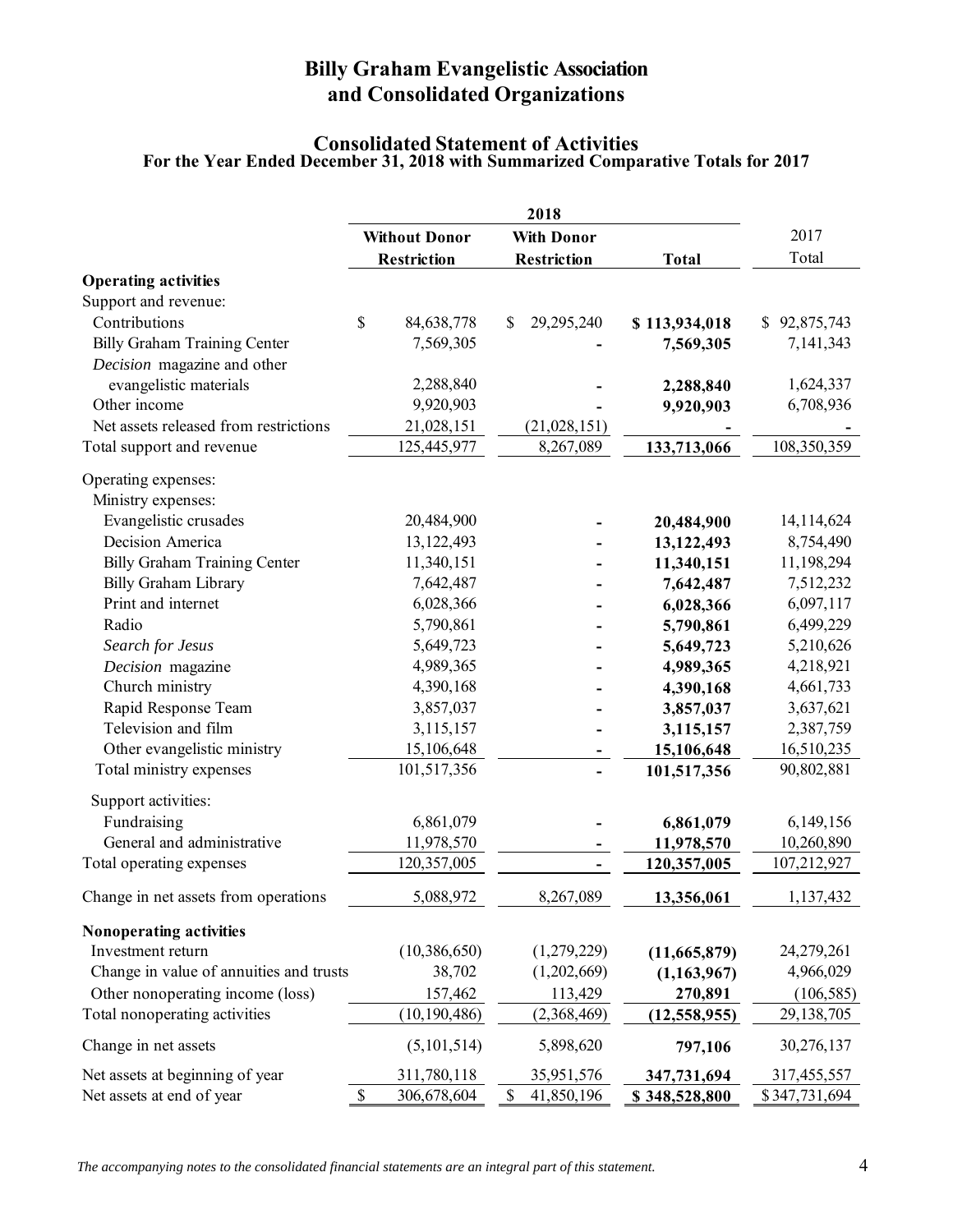#### **Consolidated Statement of Cash Flows For the Year Ended December 31, 2018 with Comparative Totals for 2017**

|                                                                | 2018         |              | 2017 |                |
|----------------------------------------------------------------|--------------|--------------|------|----------------|
| <b>Operating activities</b>                                    |              |              |      |                |
| Change in net assets                                           | \$           | 797,106      | \$   | 30,276,137     |
| Adjustments to reconcile change in net assets to net cash      |              |              |      |                |
| from operating activities:                                     |              |              |      |                |
| Depreciation and amortization expense                          |              | 4,968,414    |      | 5,602,632      |
| Reinvested dividends and interest income                       |              | (8,756,862)  |      | (5,381,288)    |
| Realized gains on sale of investments                          |              | (2,340,753)  |      | (1,773,876)    |
| Unrealized losses (gains) on investments                       |              | 22,837,041   |      | (18, 406, 923) |
| Change in value of annuities and trusts                        |              | 1,163,967    |      | (4,966,029)    |
| Gift portion of new annuities and trusts                       |              | (1,728,039)  |      | (819, 551)     |
| Donations of real estate and mortgage deeds receivable         |              | (7,322,300)  |      | (534, 635)     |
| Donations of beneficial interest in remainder trust            |              | 14,684       |      | 150,160        |
| Contributions restricted for endowment                         |              | (7,035,445)  |      | (460, 957)     |
| Net losses on sale of fixed assets and donated real estate     |              | 33,044       |      | 8,540          |
| Changes in operating assets and liabilities:                   |              |              |      |                |
| Decrease in receivables, net of allowances                     |              | 316,501      |      | 4,185,729      |
| Increase in inventories, prepaid expenses, and other assets    |              | (1,021,488)  |      | (408,070)      |
| Decrease in accounts payable, accrued expenses, and            |              |              |      |                |
| deferred revenue                                               |              | (88, 436)    |      | (1,679,391)    |
| Net cash from operating activities                             |              | 1,837,434    |      | 5,792,478      |
| <b>Investing activities</b>                                    |              |              |      |                |
| Purchases of investments                                       |              | (14,308,343) |      | (14,041,140)   |
| Proceeds from sales of investments                             |              | 12,293,236   |      | 7,344,350      |
| Purchases of fixed assets                                      |              | (2,731,946)  |      | (3,779,097)    |
| Additions to other assets                                      |              |              |      | (7,381)        |
| Proceeds from the sale of fixed assets and donated real estate |              | 79,211       |      | 663,535        |
| Net cash from investing activities                             |              | (4,667,842)  |      | (9,819,733)    |
| <b>Financing activities</b>                                    |              |              |      |                |
| Contributions restricted for endowment                         |              | 7,035,445    |      | 460,957        |
| Investment income                                              |              | 3,000,173    |      | 1,693,728      |
| Proceeds from beneficial interest in remainder trusts          |              | 181,636      |      | 13,327         |
| Proceeds from deferred giving program contracts                |              | 3,954,687    |      | 2,360,370      |
| Payments of deferred giving program contracts                  |              | (4,491,051)  |      | (4, 151, 249)  |
| Net cash from financing activities                             |              | 9,680,890    |      | 377,133        |
| Increase (decrease) in cash and cash equivalents               |              | 6,850,482    |      | (3,650,122)    |
| Cash and cash equivalents at beginning of year                 |              | 33,172,394   |      | 36,822,516     |
| Cash and cash equivalents at end of year                       | <sup>S</sup> | 40,022,876   | $\$$ | 33, 172, 394   |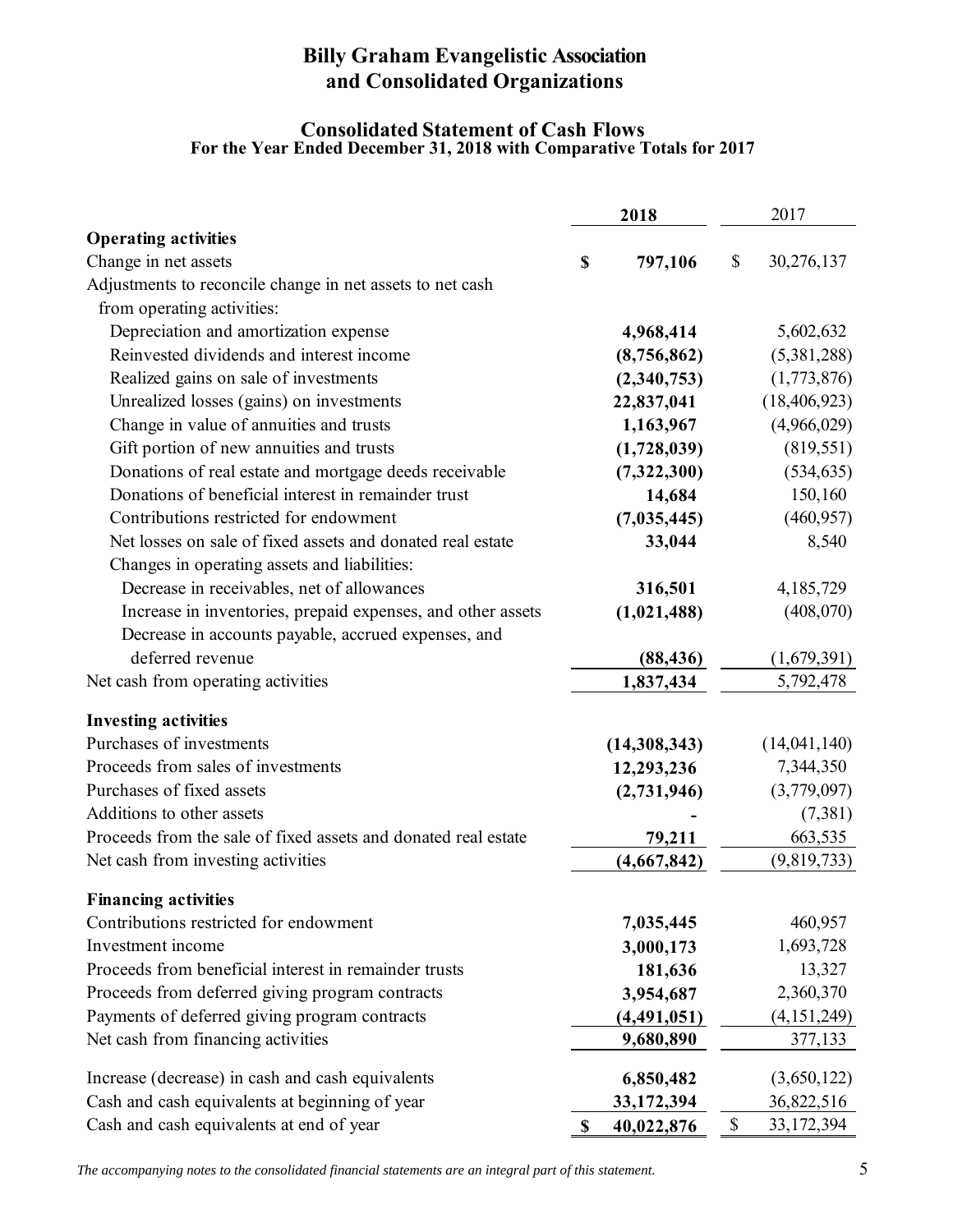#### **Notes to the Consolidated Financial Statements For the Year Ended December 31, 2018 with Comparative Totals for 2017**

### **1. Significant Accounting Policies**

### **Description of Ministry**

Continuing the lifelong work of Billy Graham, the Billy Graham Evangelistic Association exists to support and extend the evangelistic calling and ministry of Franklin Graham by proclaiming the Gospel of the Lord Jesus Christ to all we can by every effective means available to us and by equipping the church and others to do the same.

Jesus said, "For God so loved the world that He gave His only begotten Son, that whoever believes in Him should not perish but have everlasting life. For God did not send His Son into the world to condemn the world, but that the world through Him might be saved" (John 3:16-17). At the core of the Ministry is the belief that mankind has been separated from God by sin and our only hope of salvation comes from the atoning sacrifice of God's Son, Jesus Christ. The Bible tells us, "All have sinned and come short of the glory of God" (Romans 3:23) and "the wages of sin is death, but the gift of God is eternal life through Jesus Christ our Lord" (Romans 6:23). Jesus took our sins upon Himself, suffered and died on a cross. He took our sins to the grave, and on the third day, God raised His Son to life. Through His death and resurrection, Jesus became the way for man to be reconciled to God. Jesus said, "I am the way, the truth, and the life. No one comes to the Father except through Me" (John 14:6).

God's Word commands His followers to take this Good News to the ends of the earth and make disciples of all nations (Matthew 28:19-20). People who choose to remain in their sins will be separated from God forever. But those who put their faith and trust in what Jesus Christ has done will be saved by God's grace. "If you confess with your mouth the Lord Jesus and believe in your heart that God has raised Him from the dead, you will be saved" (Romans 10:9).

If you would like to receive God's free gift of salvation, you can pray a prayer like this: "Dear God, I know that I am a sinner. I want to turn from my sins, and I ask for Your forgiveness. I believe by faith that Jesus Christ is Your Son. I believe He died for my sins and that You raised Him to life. I want Him to come into my heart and to take control of my life. I want to trust Jesus as my Savior and follow Him as my Lord from this day forward. In Jesus' Name, amen."

Support is received primarily through contributions and deferred giving programs. Major evangelistic opportunities include but are not limited to:

#### *Evangelistic Crusades:*

The Association partners with local churches to proclaim the clear Gospel message at domestic and international events to lost and hurting people and calls them to repentance and hope in Jesus Christ.

#### *Decision America:*

During this tour of 17 strategic cities across California and the Pacific Northwest, crowds were led in prayer for their community, their state, and our nation. Believers were challenged to take a bold stand for Biblical truth, and nonbelievers were called to respond in repentance and faith to the transforming message of God's grace.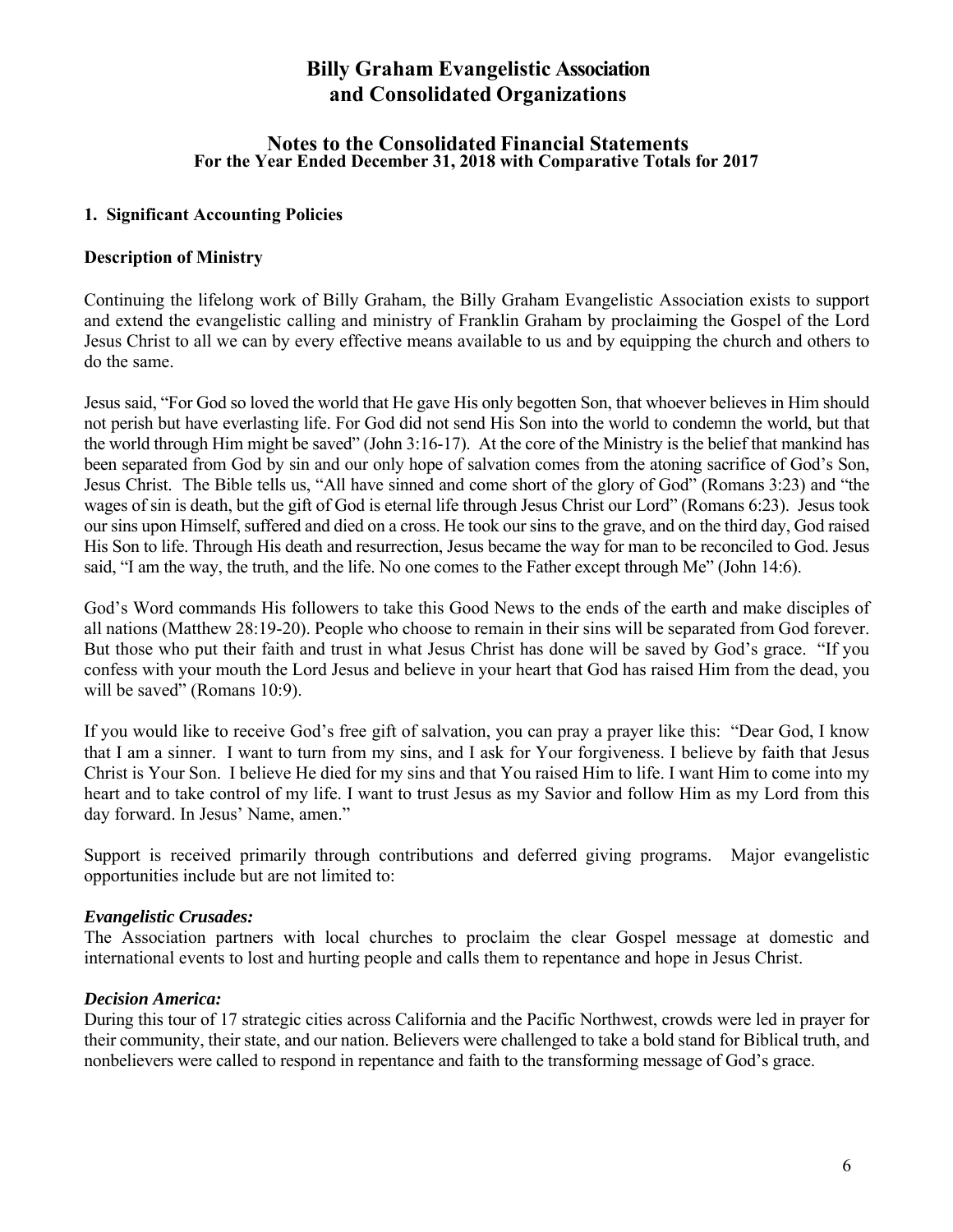#### **Notes to the Consolidated Financial Statements For the Year Ended December 31, 2018 with Comparative Totals for 2017**

### **1. Significant Accounting Policies (continued)**

#### *Billy Graham Training Center:*

The Cove continues to train believers in God's Word to win others to Christ. Believers are equipped through Biblical instruction, inspiration, intercession, and impact in an environment that offers opportunities for retreat, rest, relaxation, and renewal.

#### *Billy Graham Library:*

The Library is a living ministry in Charlotte, N.C., that is free and open to the public. Lives are transformed daily as visitors encounter the love of Christ through the story of Billy Graham's life. During 2018, the Library welcomed many visitors coming to pay respects to the life and ministry of Billy Graham. Visitors hear the Good News proclaimed throughout the Library exhibits and many have responded by surrendering their lives to Jesus Christ in repentance and faith.

#### *Media Ministries:*

Our interactive Search for Jesus websites, television, radio and *Decision* magazine are reaching millions of people with the Gospel. Individuals in virtually every country on earth have the opportunity to hear the Good News and speak with trained individuals to explore the message of God's grace.

#### *Rapid Response Team:*

This international network of volunteer chaplains is trained specifically to care for people's spiritual and emotional needs in crisis situations. They deploy to communities traumatized by natural disasters, civil unrest, or violence.

#### **Principles of Consolidation**

The consolidated financial statements include the Billy Graham Evangelistic Association (a North Carolina corporation) and the following other consolidated organizations (collectively referred to herein as "the Association"): BGEA, MN; Blue Ridge Broadcasting Corporation; Cove Endowment Trust Fund; Billy Graham Library Endowment Trust Fund; Graham Fund for Evangelism; BGEA Pte. Ltd.; Illusion Properties, S. A.; and Billy Graham Evangelistic Association of Korea. In accordance with United States generally accepted accounting principles ("GAAP") pertaining to consolidation, management annually evaluates which entities should be consolidated for financial statement presentation purposes.

The consolidated organizations strengthen the ministries of the Association and share the same goals and purposes. All significant intercompany accounts and transactions have been eliminated.

#### **Comparative Summarized Information**

The financial statements include certain summarized prior year comparative information in total but not by net asset classification. Such information does not include sufficient detail to constitute a presentation in conformity with GAAP. Accordingly, such information should be read in conjunction with the Association's financial statements for the year ended December 31, 2017, from which the summarized information was derived.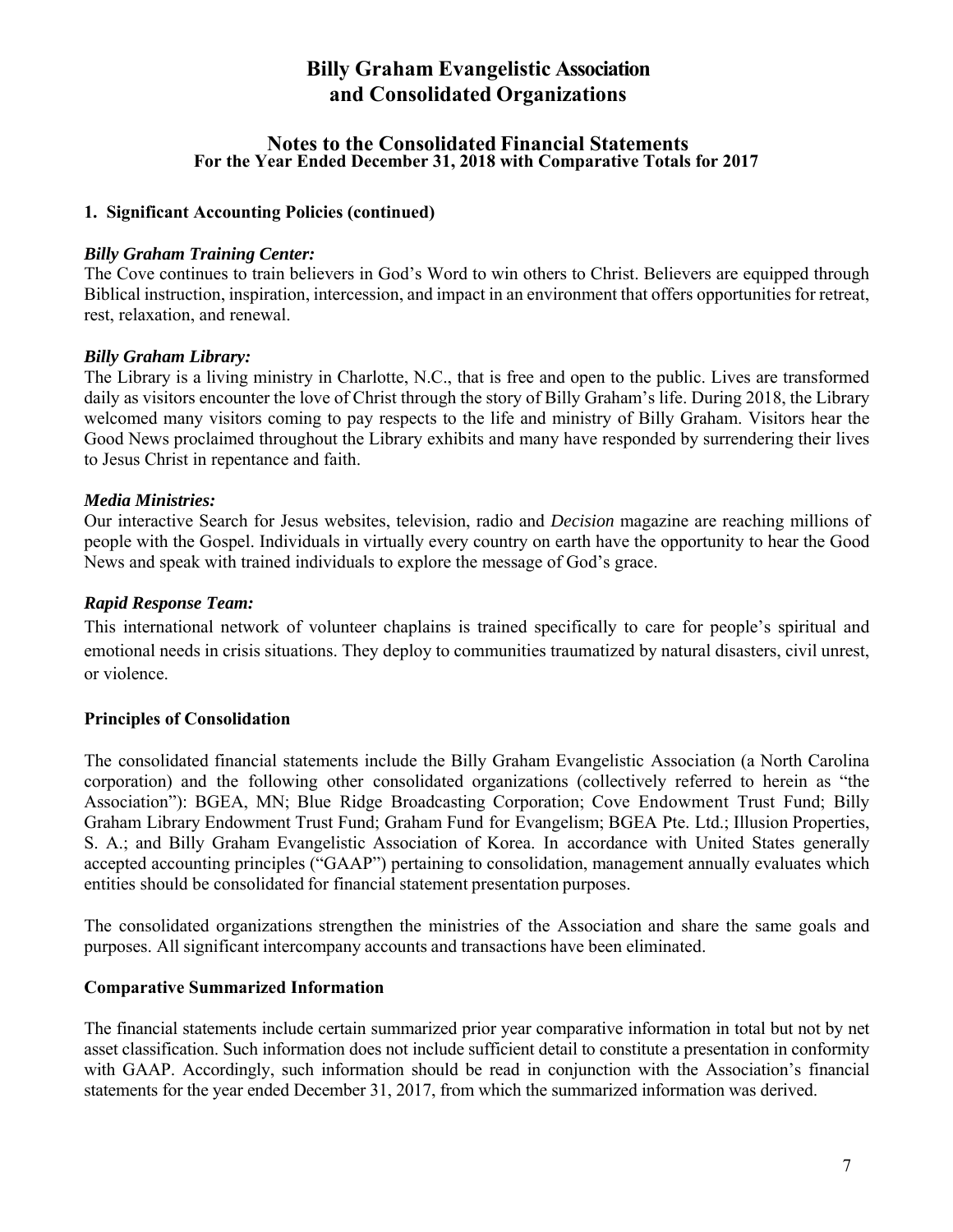#### **Notes to the Consolidated Financial Statements For the Year Ended December 31, 2018 with Comparative Totals for 2017**

### **1. Significant Accounting Policies (continued)**

### **Cash and Cash Equivalents**

Cash and cash equivalents include highly liquid investments with a maturity of three months or less. For the purposes of the statement of cash flows, cash and cash equivalents included in investments functioning as endowment, investments in the deferred giving program, and funds designated for long term purposes are not considered cash and cash equivalents.

#### **Accounts Receivable**

Accounts receivable are stated at cost less an allowance for doubtful accounts, if necessary. Management's determination of the allowance for doubtful accounts is based on an evaluation of the receivable, past experience and current economic conditions. It is the Association's policy to charge off uncollectible accounts receivable when management determines that receivable will not be collected. The allowance for doubtful accounts was \$39,238 at December 31, 2018 and 2017.

#### **Inventories**

Inventories are products for sale stated at the lower of cost or net realizable value.

#### **Property and Equipment**

Land is stated at cost. Buildings, improvements, and equipment are stated at cost less accumulated depreciation. Monthly depreciation is computed using the straight-line method over the estimated useful lives of the assets, generally twenty to thirty years for buildings and building improvements and three to eight years for vehicles, furniture, fixtures, and equipment. Costs of new facilities and improvements are capitalized, while maintenance and repairs are charged to expense in the period incurred.

#### **Collections**

The Association's collections are made up of artifacts of historical significance to the ministry. The collections were gifted, donated, or on loan and are not recognized as assets in the consolidated statement of financial position or as contributions in the consolidated statement of activities.

#### **Investments**

Investments in equity securities with readily determinable fair values and all debt securities are recorded at fair value. Fair value is determined by reference to exchange or dealer-quoted market prices. If a quoted market price is not available, fair value is estimated using quoted market prices for similar investments. Alternative investments are carried at fair value based upon the net asset value or its equivalent. Real estate, mineral interests and other investments are reported at fair value measured on a non-recurring basis based upon market appraisals at the time of the gift. Investment return is included in the change in net assets without donor restriction unless the return is restricted by the donor.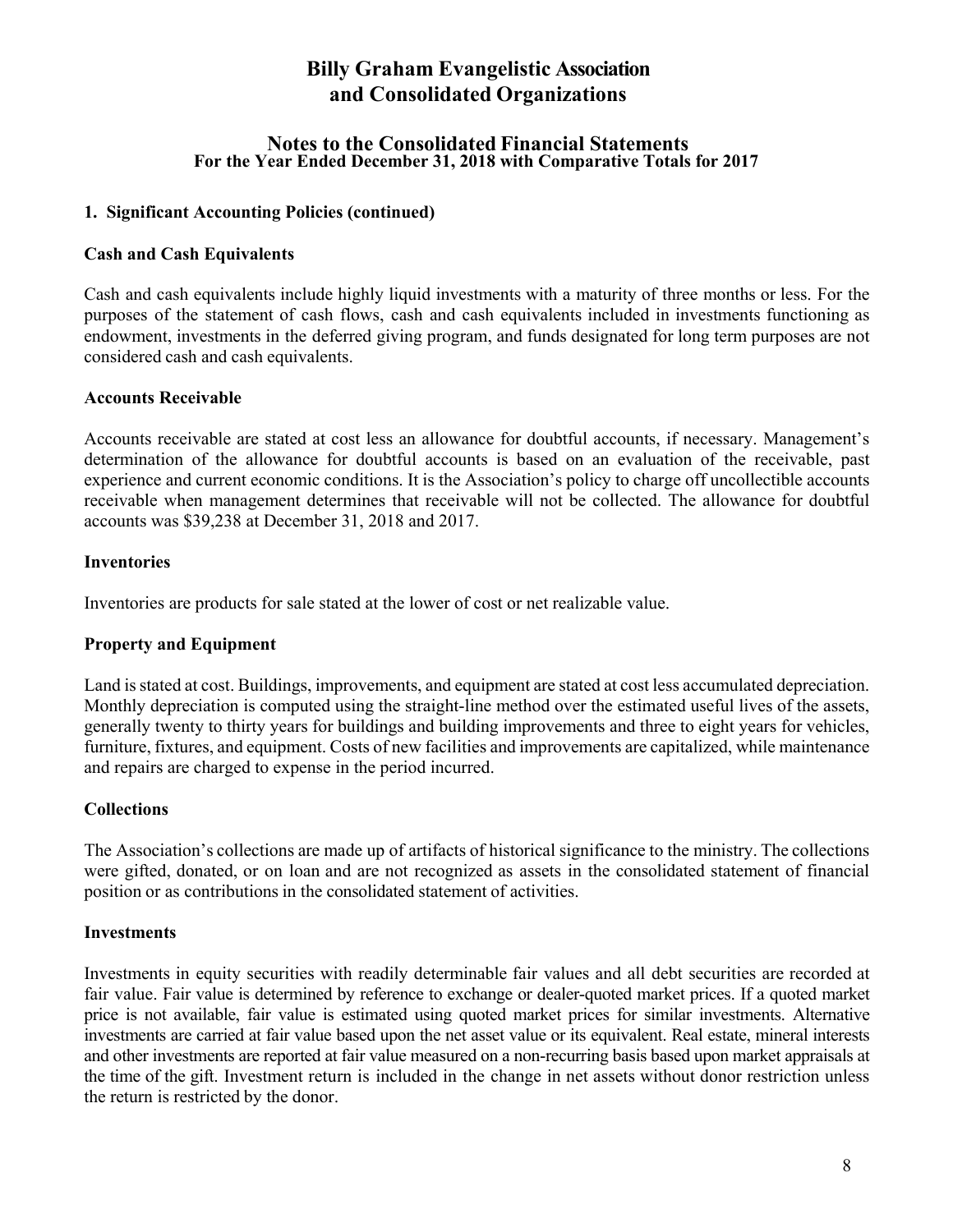#### **Notes to the Consolidated Financial Statements For the Year Ended December 31, 2018 with Comparative Totals for 2017**

### **1. Significant Accounting Policies (continued)**

#### **Beneficial Interests in Remainder Trusts**

Beneficial interests in remainder trusts are carried at their estimated fair value. Fair value is estimated based upon underlying assets which approximate the discounted value of the anticipated cash flows or based upon their estimated fair value of the assets contributed to the trust less estimated costs expected.

### **Deferred Giving Program**

The Association has a fully funded program whereby deferred gifts can be made through gift annuity and trust participation.

All gift annuity fund assets are held in trust, placed with a bank as custodian, and managed by investment management companies. Various state laws require that the Association maintain segregated accounts with assets equal in amount to the actuarial reserve necessary to pay the annuities plus an additional reserve. Some state laws also establish specific investment regulations related to the manner in which the assets are invested. Trust assets are held and managed by the Association.

The Association records assets received in the deferred giving program at fair value. Liabilities are recorded at the present value of payments to be made under annuity and irrevocable trust agreements over the term of the agreements, usually the beneficiaries' life expectancy. For annuities and trusts, the present value calculation used a 2.60% and 2.40% discount rate in 2018 and 2017, respectively. Revaluations of expected future payments to beneficiaries based on changes in life expectancy are calculated using mortality tables as well as other actuarial assumptions and are recorded as a change in value of annuities and trusts in the statement of activities. The contribution portion is recognized as income at the time the agreement is executed. Revocable trust agreements are recorded as a liability until the agreement becomes irrevocable or the assets are distributed, at which time the contribution revenue is recognized.

The Association is also named as a beneficiary in revocable trusts and wills that are not managed by the Association. These assets are not included in the statement of financial position, as the Association's share of these assets cannot be determined.

### **Deferred Revenue**

The subscription price of *Decision* magazine is charged to unearned subscriptions when received and is amortized to income over an 11-month period.

### **Revenue Recognition**

The Association records contributions as restricted support if they are received with donor stipulations that limit their use either through purpose or time restrictions. When donor restrictions expire, restricted net assets are reclassified to without donor restriction net assets and reported in the consolidated statement of activities as net assets released from restrictions.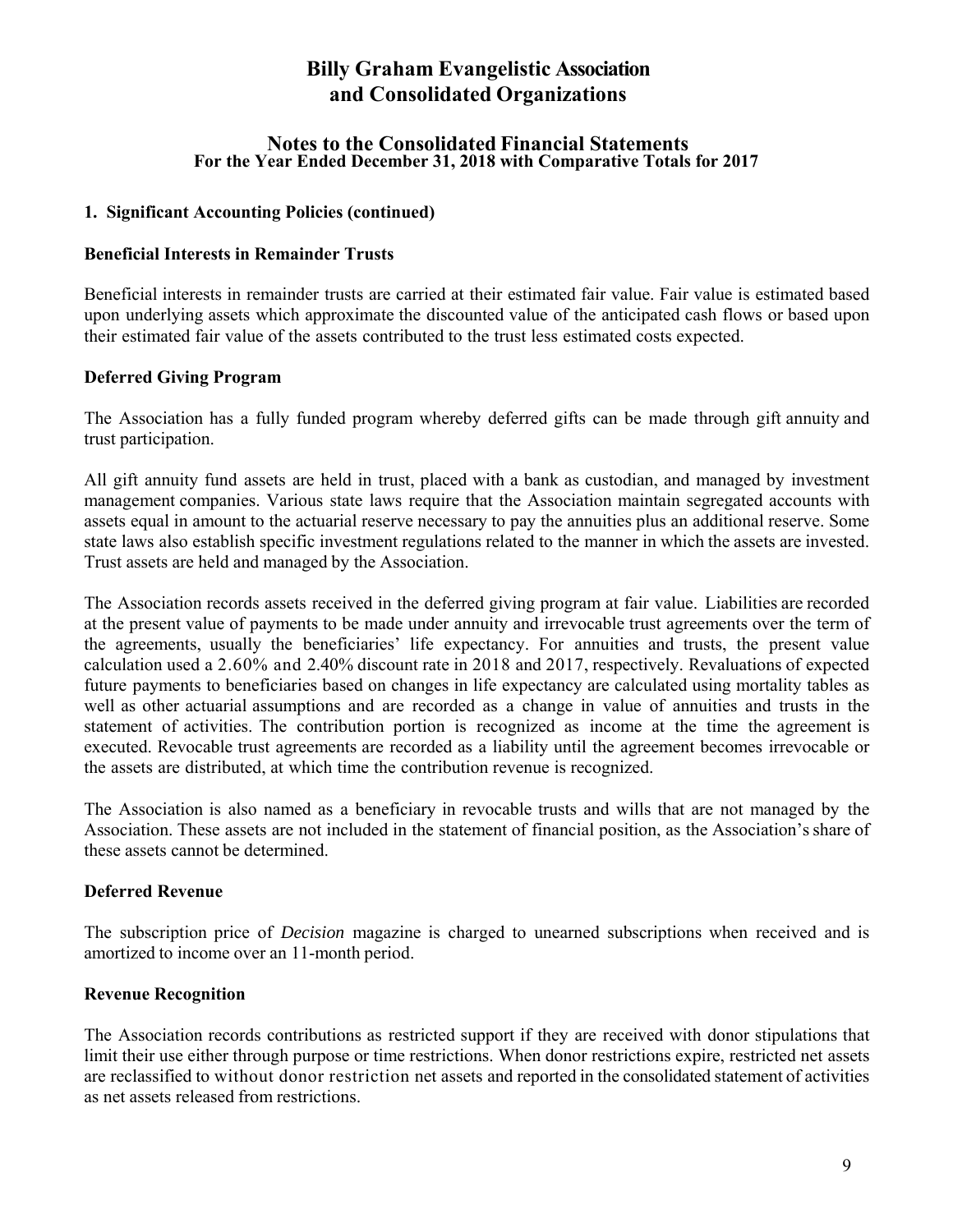#### **Notes to the Consolidated Financial Statements For the Year Ended December 31, 2018 with Comparative Totals for 2017**

#### **1. Significant Accounting Policies (continued)**

The Board of Directors has established a policy that up to 10% of all donor-restricted contributions for a specific project may be used for administering the gift, if needed.

#### **Net Asset Classifications**

Net assets, revenues, gains, and losses are classified based on the existence or absence of donor imposed restrictions. Accordingly, net assets and changes therein are classified and reported as follows:

*Net Assets Without Donor Restrictions –* Net assets available for use in general operations and not subject to donor restrictions include charitable gift annuities, investment in property and equipment and governing board designated endowments.

*Net Assets With Donor Restrictions –* Net assets subject to donor-imposed restrictions. Some donor-imposed restrictions are temporary in nature, such as those that will be met by the passage of time or other events specified by the donor. Other donor-imposed restrictions are perpetual in nature, where the donor stipulated that resources be maintained in perpetuity. Donor-imposed restrictions are released when a restriction expires, that is, when the stipulated time has elapsed, when the stipulated purpose for which the resource was restricted has been fulfilled, or both.

#### **Donated Volunteer Services**

The Association received contributed services from approximately 14,680 individual volunteers in 2018 and 20,035 individuals in 2017. The Association recorded the value of approximately 80 and 35 of those volunteers for the years ended December 31, 2018 and 2017, respectively. The value of contributed services recorded by the Association amounted to approximately \$104,000 in 2018 and \$26,000 in 2017. The recorded value is determined based on hours of service donated at federal minimum wage and is reported both as revenue and expense in the period the service is performed.

The approximate remaining 14,600 volunteers in 2018 and 20,000 in 2017 performed services which are not reflected in the consolidated financial statements as the services did not require specialized skills as specified by GAAP pertaining to accounting for contributions received and contributions made. These services are estimated to be valued at \$3,108,000 in 2018 and \$3,281,000 in 2017.

Costs related to recruiting volunteers, who contribute their services and time, are classified as fundraising activity expenses in the consolidated statement of activities.

#### **Advertising Costs**

The Association expenses advertising costs as incurred. For the years ended December 31, 2018 and 2017, advertising costs totaling approximately \$5,988,000 and \$5,122,000, respectively, related primarily to television airtime to promote airing of evangelistic broadcasts, evangelistic crusades, internet evangelism, other ministry initiatives and related materials.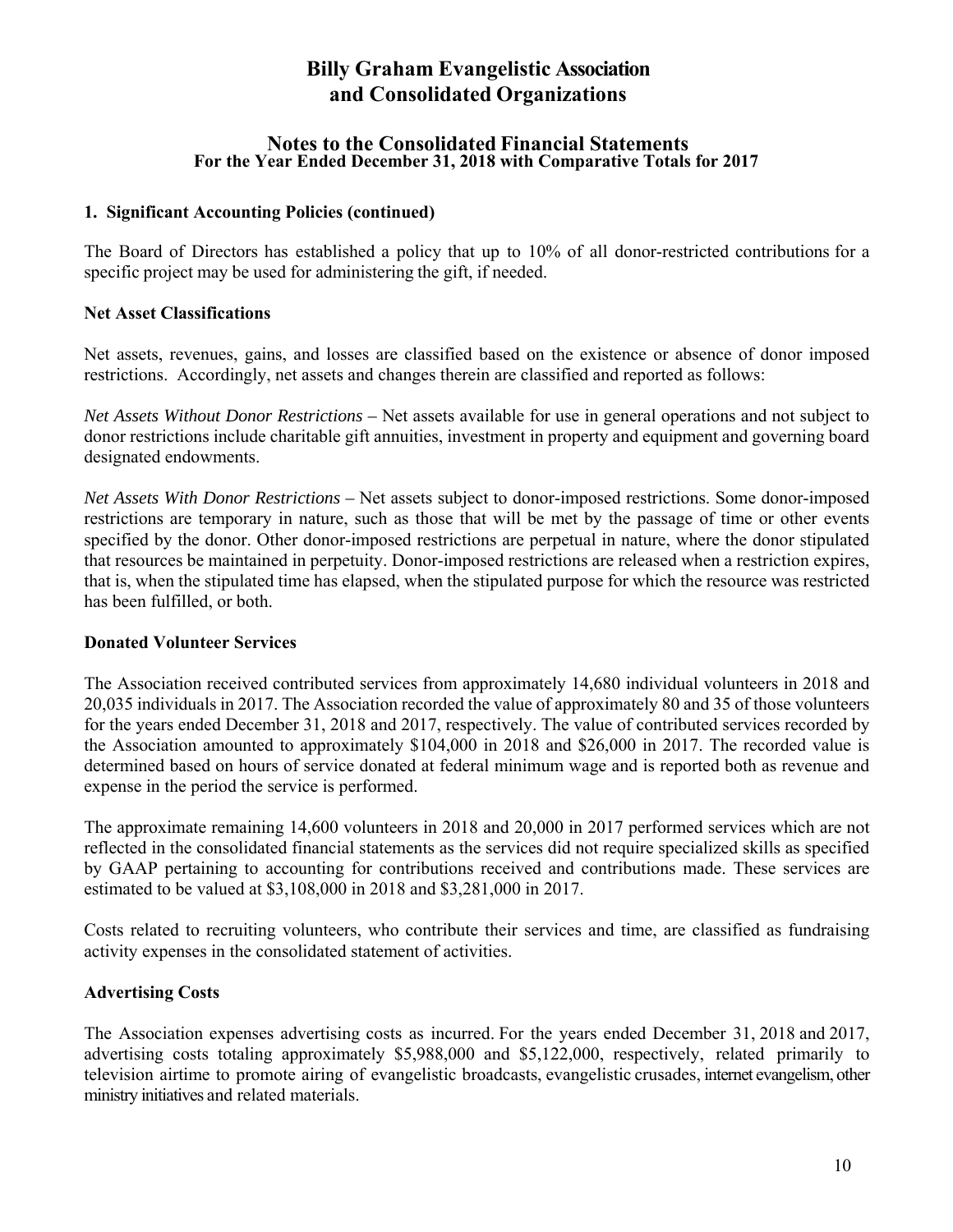#### **Notes to the Consolidated Financial Statements For the Year Ended December 31, 2018 with Comparative Totals for 2017**

#### **1. Significant Accounting Policies (continued)**

#### **Functional Allocation of Expenses**

The cost of program and supporting services activities have been summarized on a functional basis in the statement of activities. The schedule of functional expenses present the natural classification detail of expenses by function. The financial statements report certain categories of expense that are attributable to one or more program or supporting function of the Association. These expenses include depreciation, communications, media production, information technology and facilities operations and maintenance. Depreciation is allocated based on square footage and usage of space. Cost of other categories are allocated on estimate of time and effort.

#### **Allocation of Joint Costs**

In 2018, the ministry conducted activities that included requests for contributions, as well as ministry and general and administrative components. Those activities included print communications and broadcast productions. The costs of conducting those activities included a total of \$20,443,430 and \$18,287,949 of joint costs for 2018 and 2017, respectively. These joint costs are not specifically attributable to particular components of the activities and were allocated as follows:

|                            |    | 2018       |  |            |
|----------------------------|----|------------|--|------------|
| Ministry                   | S  | 17,730,489 |  | 15,893,514 |
| Fundraising                |    | 1,790,774  |  | 1,606,282  |
| General and administrative |    | 922,167    |  | 788,153    |
|                            | \$ | 20,443,430 |  | 18,287,949 |

#### **Income Taxes**

The Association, excluding foreign consolidated organizations, is exempt from federal income taxes, and contributions to it are deductible as charitable contributions under Internal Revenue Code Section 170. Any unrelated business income may be subject to taxation; however, the Association currently does not have an obligation for any unrelated business income tax.

The Internal Revenue Service has determined that the Association qualifies for tax-exempt status under Internal Revenue Code Section  $501(c)(3)$ ; that it is not a private foundation, and that it is classified as a public charity as described in  $509(a)(1)$  and  $170(b)(1)(A)(i)$ . The Association is not required to file IRS Form 990, annual information return, under Internal Revenue Code Section 6033.

#### **Use of Estimates**

The preparation of consolidated financial statements in conformity with GAAP requires management to make estimates and assumptions that affect the amounts reported in the consolidated financial statements and accompanying notes. Actual results could differ from those estimates.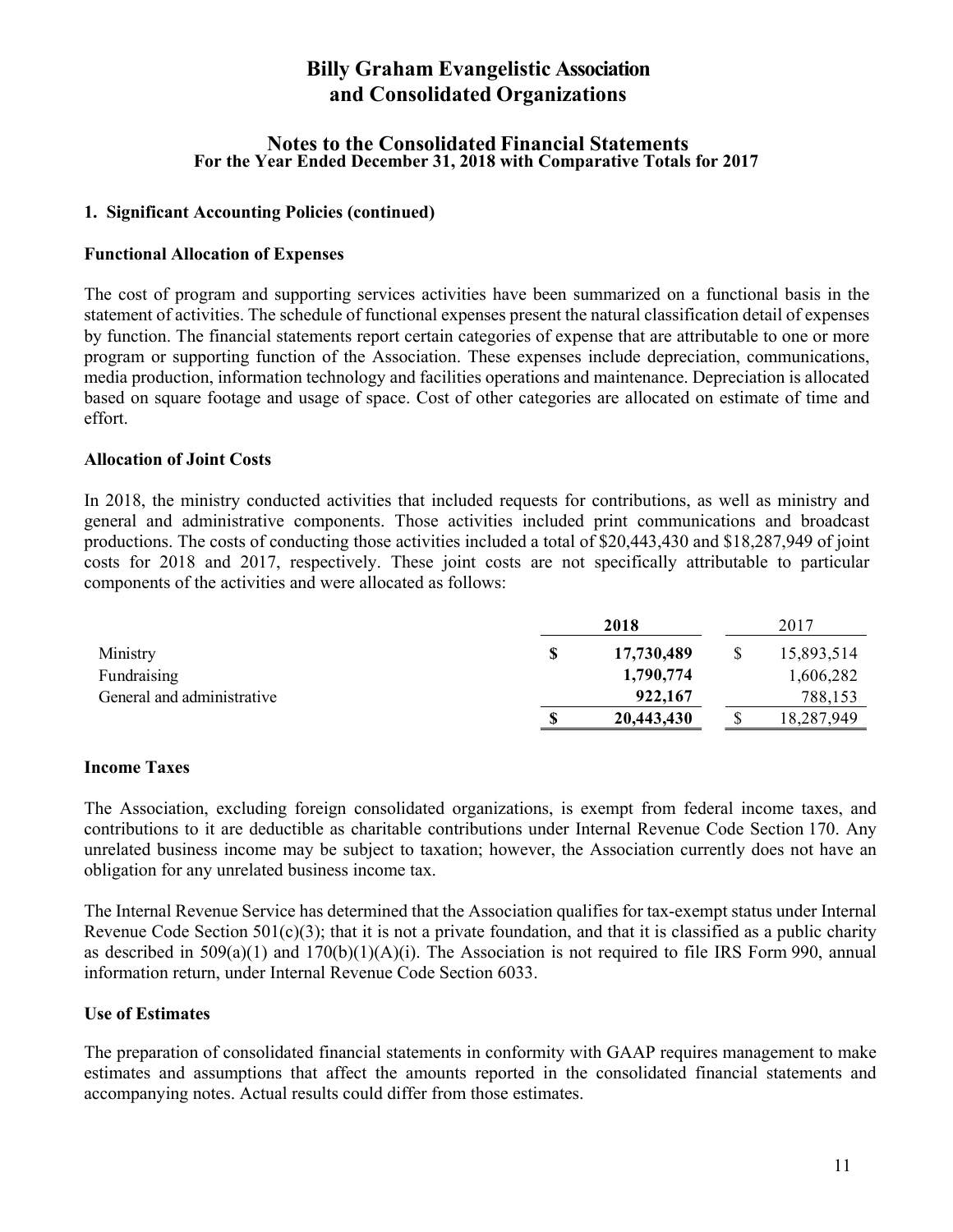#### **Notes to the Consolidated Financial Statements For the Year Ended December 31, 2018 with Comparative Totals for 2017**

#### **1. Significant Accounting Policies (continued)**

#### **Reclassifications**

Certain reclassifications have been made to the prior year financial statements in order for them to be in conformity with the current year presentation.

#### **New Pronouncement**

For the year ended December 31, 2018, the Association adopted ASU 2016-14 Presentation of Financial Statements of Not-for-Profit Entities. This update simplifies net asset classification and provides guidance on the presentation of information regarding liquidity and availability. The Association has adjusted the presentation of these consolidated statements accordingly.

#### **2. Liquidity and Availability**

The following reflects the Association's financial assets as of December 31, 2018, reduced by amounts not available for general use due to contractual, donor imposed restrictions, or board designations within one year of the statement of financial position.

| Financial assets, at year-end:                                           |               |             |
|--------------------------------------------------------------------------|---------------|-------------|
| Cash and cash equivalents                                                | $\mathcal{S}$ | 40,022,876  |
| Accounts receivable, net                                                 |               | 3,026,177   |
| Contributions receivable, net                                            |               | 2,079,876   |
| Investments                                                              |               | 314,541,269 |
| Beneficial interest in remainder trusts                                  |               | 2,363,890   |
| <b>Total financial assets</b>                                            |               | 362,034,088 |
| Less those unavailable for general expenditures within one year, due to: |               |             |
| Donor-imposed restrictions:                                              |               |             |
| Restricted by donor with time and purpose restrictions, net of 2019      |               |             |
| projected release                                                        |               | 31,390,226  |
| Subject to appropriation and satisfaction of donor restrictions          |               | 3,060,037   |
| Investments held for planned giving obligations                          |               | 88,118,295  |
| Other long-term investments                                              |               | 25,176,978  |
| Board designations                                                       |               |             |
| Investments functioning as endowments, net of spending plan              |               | 175,747,434 |
| Financial assets unavailable for general expenditure within one year     |               | 323,492,970 |
| Financial assets available to meet cash needs for general                |               |             |
| expenditures within one year                                             | \$            | 38,541,118  |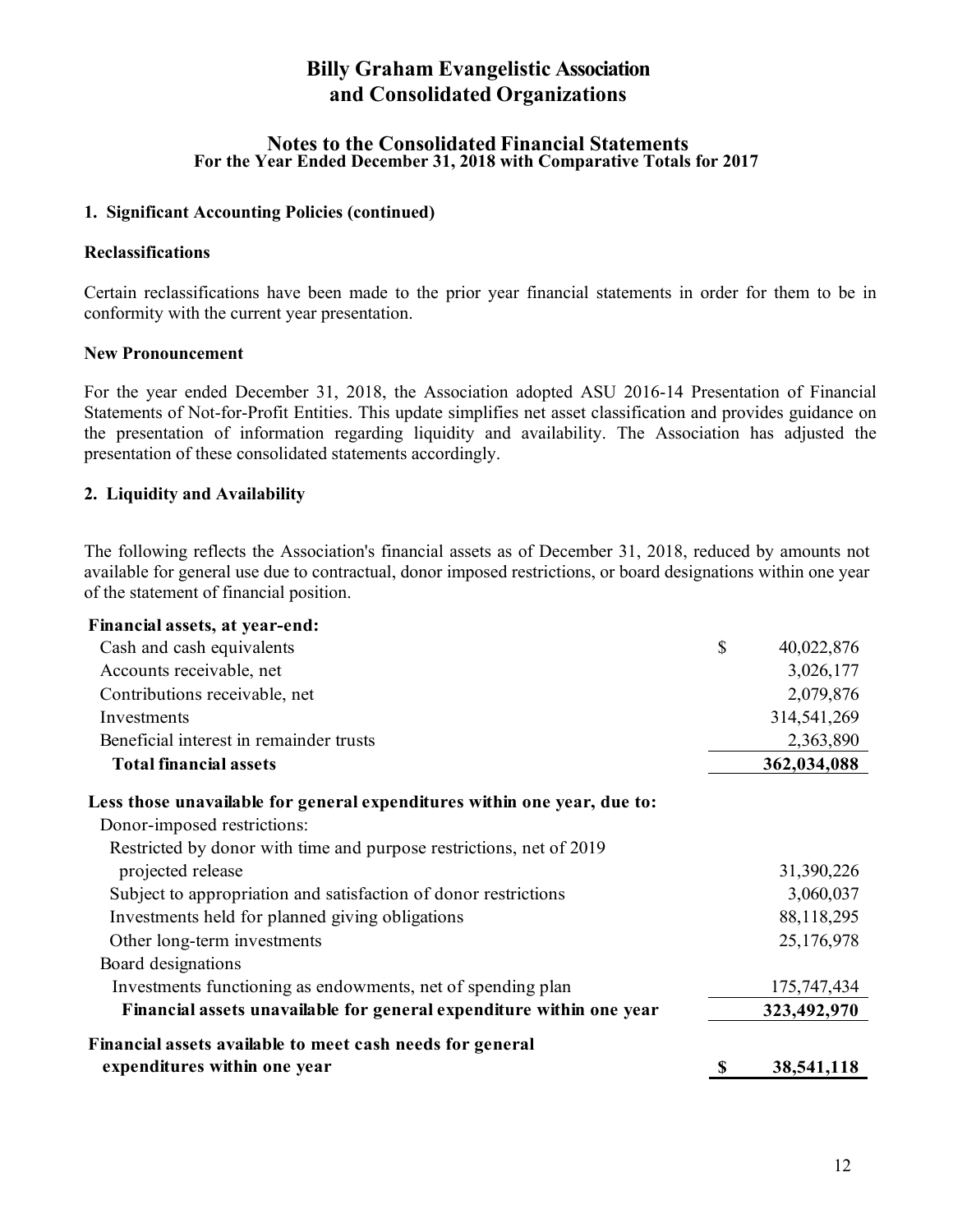#### **Notes to the Consolidated Financial Statements For the Year Ended December 31, 2018 with Comparative Totals for 2017**

### **2. Liquidity and Availability (continued)**

The Billy Graham Evangelistic Association is substantially supported by contributions without donor restrictions. Because a donor's restriction requires resources to be used in a particular manner or in a future period, the Association must maintain sufficient resources to meet those responsibilities to its donors.

The Cove's board designated endowment is subject to an annual spending plan based upon capital and operating needs as described in Note 8. An amount up to the 2019 approved budget of \$2,803,000 is available as needed.

As part of the Association's liquidity management, it has implemented a policy to structure its financial assets to be available as its general expenditures, liabilities, and other obligations come due. In addition, the Association invests cash in excess of daily requirements in short term investments.

The financial assets available to meet cash needs as represented above are equal to approximately four months of the Association's annual operating expenses. This is common and reasonable to ensure long term ministry impact.

#### **3. Contributions Receivable**

Contributions receivable consists of the following as of December 31:

|                              | 2018            |    |           |
|------------------------------|-----------------|----|-----------|
| Contributions receivable     | \$<br>2,083,308 | \$ | 1,237,000 |
| Less discount and allowance  | 3,432           |    | 4,290     |
| Net contributions receivable | 2,079,876       |    | 1,232,710 |
| Amounts due in:              |                 |    |           |
| Less than one year           | \$<br>2,028,308 | \$ | 995,000   |
| One to five years            | 55,000          |    | 227,000   |
| Over five years              |                 |    | 15,000    |
|                              | 2,083,308       | \$ | 1,237,000 |

Approximately \$2,000,000 and \$1,200,000 of the net contributions receivable relate to bequests as of December 31, 2018 and 2017, respectively.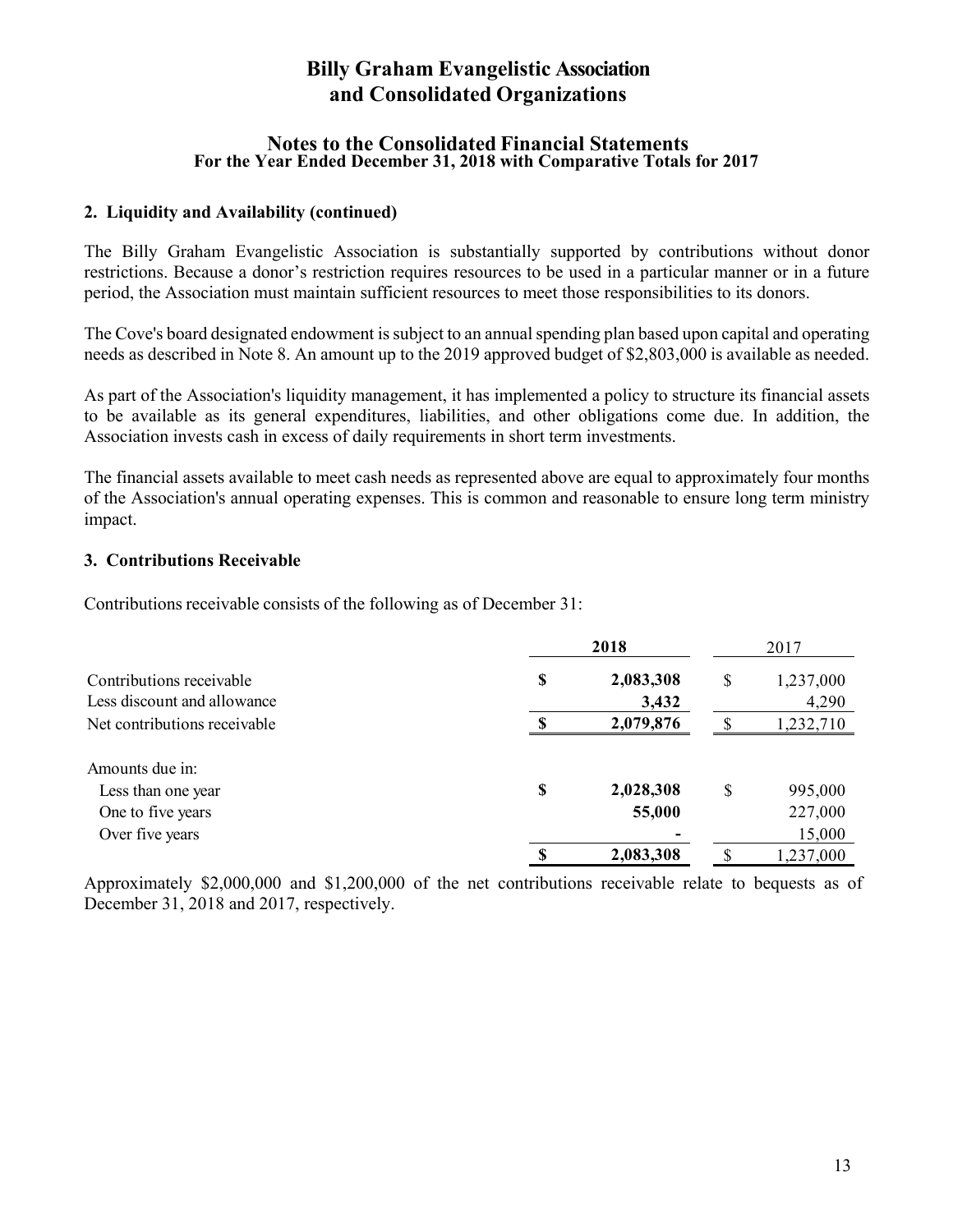#### **Notes to the Consolidated Financial Statements For the Year Ended December 31, 2018 with Comparative Totals for 2017**

### **4. Property and Equipment**

A summary of property and equipment and related accumulated depreciation at December 31 is as follows:

|                                     |    | 2017        |                  |
|-------------------------------------|----|-------------|------------------|
| Land and improvements               | \$ | 17,794,560  | \$<br>16,983,101 |
| Buildings and improvements:         |    |             |                  |
| <b>Billy Graham Training Center</b> |    | 35,517,119  | 34,146,858       |
| Billy Graham Library                |    | 17,986,268  | 17,956,324       |
| Headquarters and other              |    | 38,622,026  | 37,496,731       |
| Equipment, furniture, and fixtures  |    | 52,886,034  | 49,498,288       |
| Total                               |    | 162,806,007 | 156,081,302      |
| Less accumulated depreciation       |    | 107,920,581 | 104,368,113      |
|                                     |    | 54,885,426  | 51,713,189       |
| Construction in progress            |    | 183,046     | 3,842,937        |
| Net property and equipment          |    | 55,068,472  | 55,556,126       |

Depreciation expense for the years ended December 31, 2018 and 2017 was approximately \$4,968,000 and \$5,603,000, respectively.

The Association records losses on property and equipment whenever events or changes in circumstances indicate that the carrying amount may not be recoverable. There were no property and equipment impairments in 2018 or 2017.

#### **5. Investments**

Investments are composed of the following:

|                         | 2018 |             |   | 2017        |  |  |
|-------------------------|------|-------------|---|-------------|--|--|
| Equities                | \$   | 149,781,377 | S | 167,054,930 |  |  |
| Fixed income and credit |      | 120,106,422 |   | 108,881,233 |  |  |
| Cash                    |      | 12,054,507  |   | 11,090,630  |  |  |
| Certificates of deposit |      | 500,000     |   | 9,500,000   |  |  |
| Alternative investments |      | 12,308,000  |   | 9,800,540   |  |  |
| Other                   |      | 19,790,963  |   | 16,707,744  |  |  |
| Total investments       | S.   | 314,541,269 |   | 323,035,077 |  |  |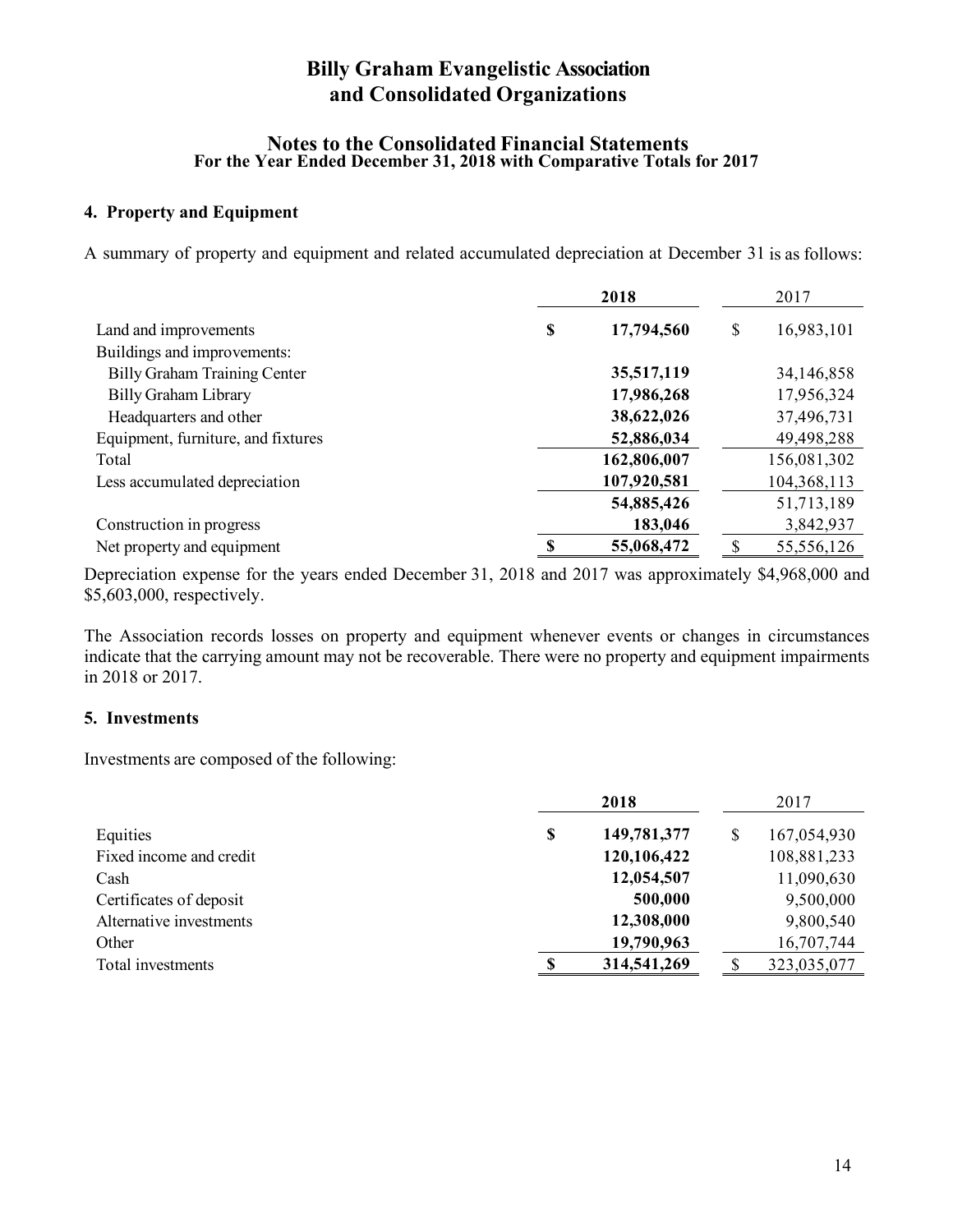#### **Notes to the Consolidated Financial Statements For the Year Ended December 31, 2018 with Comparative Totals for 2017**

### **6. Deferred Giving Program**

The assets and liabilities in the deferred giving program are as follows:

|                    | 2018          |    |              | 2017 |              |    |            |
|--------------------|---------------|----|--------------|------|--------------|----|------------|
|                    | <b>Assets</b> |    | Liability    |      | Assets       |    | Liability  |
| Gift annuity fund  | 58,092,906    | \$ | 41,069,219   |      | 60,803,123   | \$ | 42,952,911 |
| Irrevocable trusts | 14,177,437    |    | 9,039,088    |      | 14,789,623   |    | 9,766,486  |
| Life estates       | 683,417       |    | 262,554      |      | 2,544,485    |    | 405,614    |
|                    | 72,953,760    |    | 50,370,861   |      | 78, 137, 231 |    | 53,125,011 |
| Revocable trusts   | 15,164,535    |    | 15, 164, 535 |      | 14,741,368   |    | 14,741,368 |
| Total              | 88,118,295    |    | 65,535,396   |      | 92,878,599   |    | 67,866,379 |

The change in value of annuities and trusts for the years ended December 31 is as follows:

|                                          | 2018 |             |    | 2017       |  |
|------------------------------------------|------|-------------|----|------------|--|
| Investment return                        | \$   | (1,512,079) | \$ | 6,313,104  |  |
| Other expenses                           |      | (87,663)    |    | (134, 627) |  |
| Change in liability                      |      | 1,336,838   |    | (697, 123) |  |
| Trust payments to beneficiaries and fees |      | (992, 076)  |    | (621,770)  |  |
| Rental Income                            |      | 91,013      |    | 106,445    |  |
|                                          |      | (1,163,967) |    | 4,966,029  |  |

#### **7. Fair Value Measurements of Assets and Liabilities**

The Association follows the provisions of GAAP for financial assets and liabilities measured at fair value. This statement requires fair value measurements be classified and disclosed in one of the following three categories ("Fair Value Hierarchy"):

Level 1: Financial instruments with unadjusted, quoted prices listed on active market exchanges. Level 1 investments include actively traded equities and mutual funds, certain U.S. government obligations, and certain money market securities. Also included in Level 1 are a portion of deferred giving liabilities that are revocable and therefore fully cover the related Level 1 assets.

Level 2: Financial instruments valued using inputs that include quoted prices for similar assets and liabilities in active markets, and inputs that are observable for the asset or liability, either directly or indirectly, for substantially the full term of the financial instrument. Level 2 investments include certain U.S. government obligations, most government agency securities, investment grade corporate bonds, certain mortgage products, state, municipal, and provincial obligation, and most physical commodities.

Level 3: Financial instruments that are not actively traded on a market exchange and require using significant unobservable inputs in determining fair value.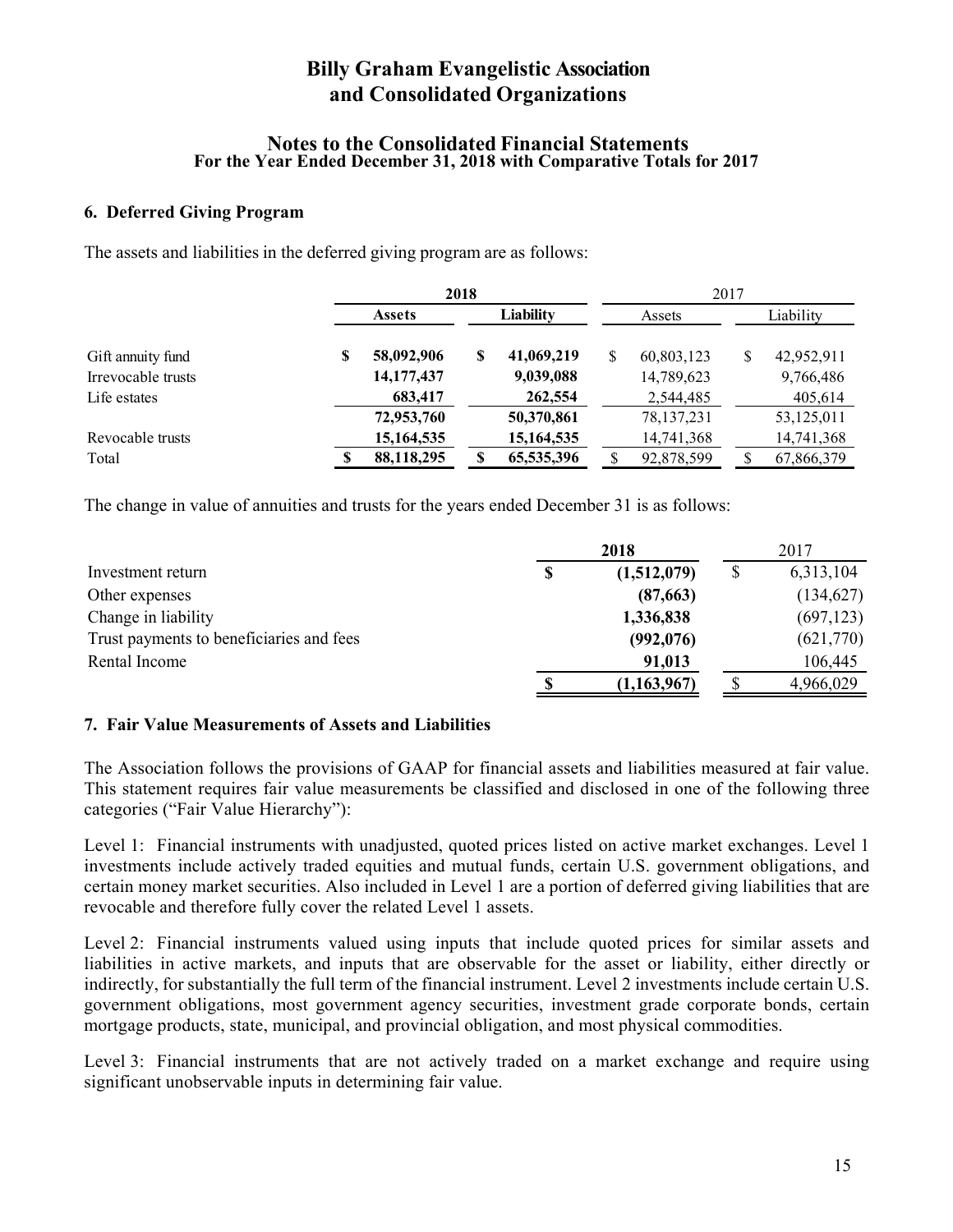#### **Notes to the Consolidated Financial Statements For the Year Ended December 31, 2018 with Comparative Totals for 2017**

#### **7. Fair Value Measurements of Assets and Liabilities (continued)**

The following tables summarize the valuation of the Association's financial assets and liabilities measured at fair value as of December 31, 2018, based on the level of input utilized to measure fair value:

#### **Measurement at fair value on a recurring basis:**

|                                        | Fair Value Measurement at 12/31/18 Using: |                            |         |                     |  |  |
|----------------------------------------|-------------------------------------------|----------------------------|---------|---------------------|--|--|
| <b>Description</b>                     | Level 1                                   | Level 2                    | Level 3 | <b>Total</b>        |  |  |
| Equities:                              |                                           |                            |         |                     |  |  |
| Mutual funds                           | \$<br>148, 421, 770                       | \$                         | S       | \$<br>148, 421, 770 |  |  |
| Common and foreign stock               | 1,359,607                                 |                            |         | 1,359,607           |  |  |
| Fixed income and credit:               |                                           |                            |         |                     |  |  |
| U.S. Government                        | 19,031,391                                |                            |         | 19,031,391          |  |  |
| Corporate                              |                                           | 19,601,935                 |         | 19,601,935          |  |  |
| Government mortgage                    |                                           |                            |         |                     |  |  |
| backed securities                      |                                           | 11,916,375                 |         | 11,916,375          |  |  |
| Bond funds                             | 69,556,721                                |                            |         | 69,556,721          |  |  |
| Other:                                 |                                           |                            |         |                     |  |  |
| Cash and cash equivalents              | 12,554,507                                |                            |         | 12,554,507          |  |  |
| Other                                  |                                           | 262,572                    |         | 262,572             |  |  |
|                                        | 250,923,996<br>-S                         | $\mathbb{S}$<br>31,780,882 |         | 282,704,878         |  |  |
| Alternative investments <sup>(1)</sup> |                                           |                            |         | 12,308,000          |  |  |
| Total investments - recurring basis    |                                           |                            |         | 295,012,878         |  |  |
| Deferred giving liabilities            | 4,168,325                                 | 54,783,820<br>S            | \$      | 58,952,145          |  |  |

 $<sup>(1)</sup>$  In accordance with ASC Subtopic 820-10, certain investments that are measured at fair value using the net asset value per share (or its</sup> equivalent) practical expedient have not been classified in the fair value hierarchy. The fair value amounts presented in this table are intended to permit reconciliation of the fair value hierarchy to the amounts presented in the statement of financial position.

#### **Measurement at fair value on a non-recurring basis:**

| <b>Description</b>          | Fair Value Measurement at 12/31/18 Using: |                          |   |              |    |                          |              |              |  |  |
|-----------------------------|-------------------------------------------|--------------------------|---|--------------|----|--------------------------|--------------|--------------|--|--|
|                             | Level 1                                   |                          |   | Level 2      |    | Level 3                  | <b>Total</b> |              |  |  |
| Investments:                |                                           |                          |   |              |    |                          |              |              |  |  |
| Other - real estate         | \$                                        | $\overline{\phantom{a}}$ | S | 19,144,731   | \$ | $\overline{\phantom{a}}$ | S            | 19, 144, 731 |  |  |
| Other                       |                                           | $\overline{\phantom{0}}$ |   |              |    | 383,660                  |              | 383,660      |  |  |
| Total investments -         |                                           |                          |   |              |    |                          |              |              |  |  |
| non-recurring basis         |                                           |                          |   | 19, 144, 731 |    | 383,660                  |              | 19,528,391   |  |  |
|                             |                                           |                          |   |              |    |                          |              |              |  |  |
| Deferred giving liabilities |                                           |                          |   | 6,583,251    |    |                          |              | 6,583,251    |  |  |

Other investments valued utilizing Level 3 inputs on a non-recurring basis include mineral interests and a note receivable. These investments are categorized as Level 3 because of limited or no observable market data. These investments were initially recorded at fair value based on market appraisals at the time of gift. The Association has not observed any evidence of impairment.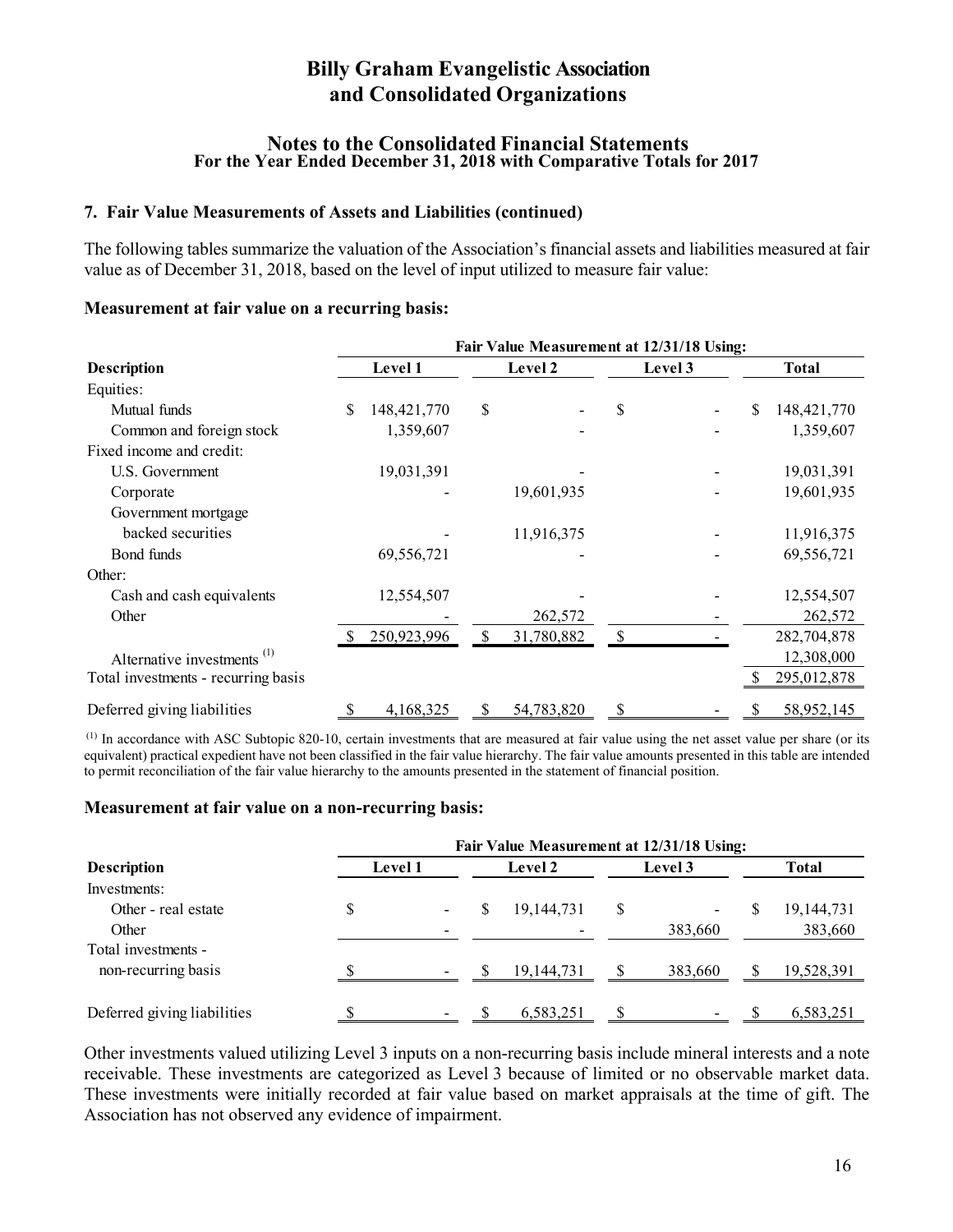#### **Notes to the Consolidated Financial Statements For the Year Ended December 31, 2018 with Comparative Totals for 2017**

#### **7. Fair Value Measurements of Assets and Liabilities (continued)**

For investments in entities that calculate net asset value or its equivalent whose fair value is not readily determinable, the following table provides information about the relative liquidity of these investments. The fair values of these investments have been estimated using net asset value per share of the investments unless noted otherwise. Management is not aware of any factors that would impact net asset value as of December 31, 2018.

|                                        |                   | Unfunded                 | Redemption | Redemption           |
|----------------------------------------|-------------------|--------------------------|------------|----------------------|
|                                        | <b>Fair Value</b> | <b>Commitments</b>       | Frequency  | <b>Notice Period</b> |
| Private Investment Fund <sup>(a)</sup> | \$5,021,850       | \$280,500                | Ineligible | None                 |
| Private Investment Fund <sup>(b)</sup> | \$7,286,150       | $\overline{\phantom{0}}$ | Monthly    | 15 days              |

(a) The strategy for this fund is to engage in the acquisition, operation, development, management, and disposition of direct and indirect royalty interests in natural gas, oil and wind energy.

(b) The strategy for this fund is to secure a portfolio of senior loans made to corporations, partnerships and other entities that typically hold the most senior positions in the borrower's capital structure.

#### **8. Endowment Funds**

The Association interprets the Uniform Prudent Management of Institutional Funds Act (UPMIFA) underlying net asset classification of donor restricted assets as requiring the preservation of the fair value of the original gift as of the date of the donor-restricted endowment funds, unless there are explicit donor stipulations to the contrary. At December 31, 2018 and 2017, there were no such donor stipulations. As a result of this interpretation, we retain in perpetuity the original value of initial and subsequent gift amounts donated to the endowment. Donor-restricted amounts not retained in perpetuity are subject to appropriation for expenditure by us in a manner consistent with the standard of prudence prescribed by UPMIFA.

#### Donor Restricted Endowments

At December 31, 2018, the Association's donor-restricted endowment funds consist of 30 individual funds established for a variety of purposes. In addition, the Association has established a Library endowment fund to receive donor gifts held in perpetuity to support the ongoing operations of the Billy Graham Library and a Cove endowment fund to support the ongoing operations of the Cove. The Association has also received donor gifts held in perpetuity as part of irrevocable trust and annuity gifts. The primary investment objective for donor-restricted endowment funds is to preserve and protect assets by focusing on conservation of principal and long-term growth of capital and income. In addition, the investment objective for donor-restricted endowment funds is to meet the donor's charitable objective for the endowment. This objective is generally attained by investing in a diversified portfolio of high quality securities.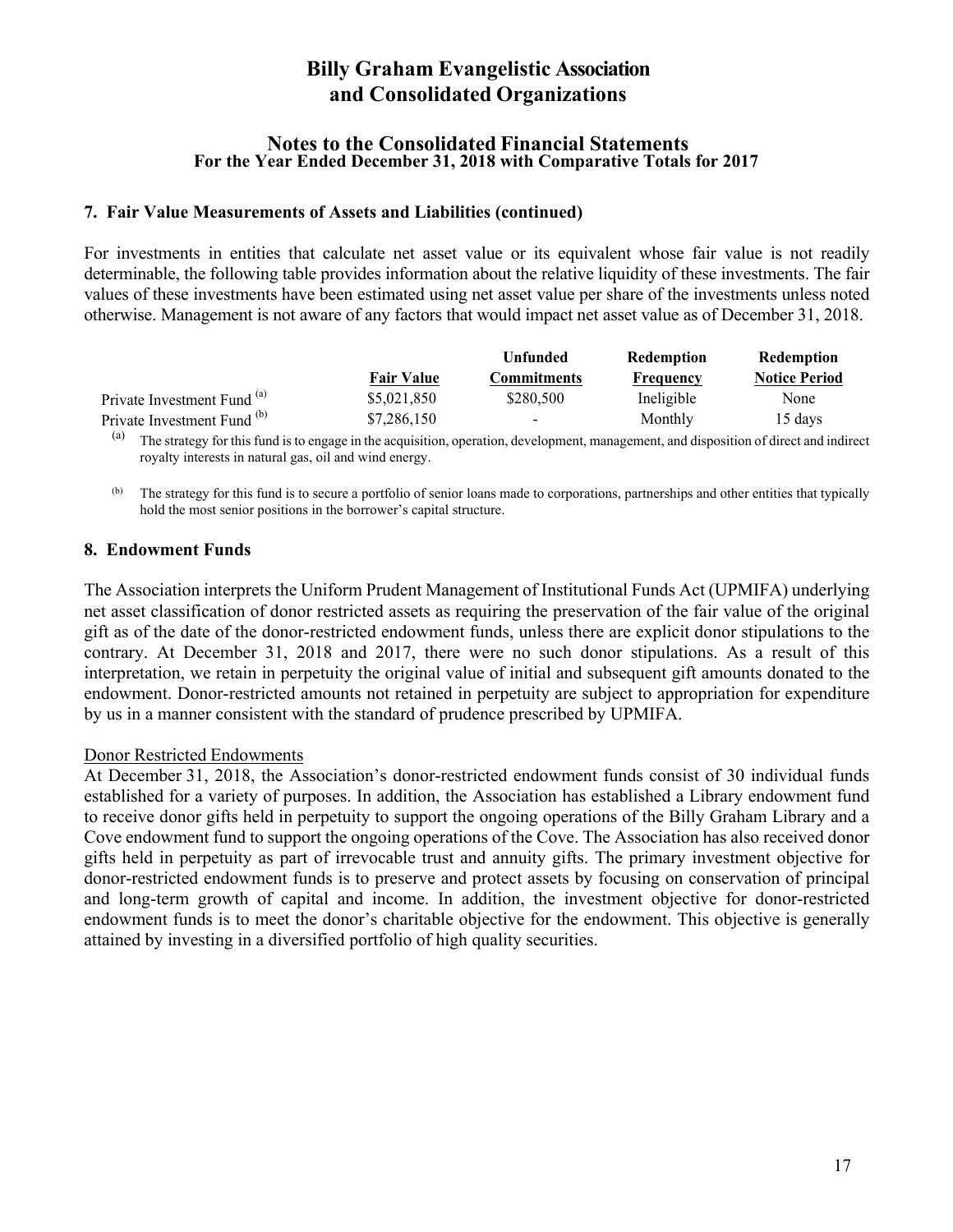#### **Notes to the Consolidated Financial Statements For the Year Ended December 31, 2018 with Comparative Totals for 2017**

### **8. Endowment Funds (continued)**

#### Board Designated Endowments

The Association's Board of Directors has designated a portion of without donor restriction net assets as funds functioning as endowments. Separate funds have been established for the Billy Graham Library Endowment Trust Fund, the Cove Endowment Trust Fund, the future ministries fund, and the Graham Fund for Evangelism.

The purpose of the Billy Graham Library Endowment Trust Fund is to provide an ongoing and perpetual source of funding for the operations, maintenance and long-term improvements of the Library located in Charlotte, North Carolina. The Billy Graham Library is an ongoing evangelistic crusade. In 2018, over 213,900 people visited the Billy Graham Library having the opportunity to hear the Gospel message with over 2,000 people making various commitments to Jesus Christ. It is the desire of the Board of Directors that there should never be an admission fee to the Library so that all can hear or experience the Gospel of Jesus Christ. This primary objective, as well as the investment objective of preserving and protecting the fund's assets, will be accomplished by focusing on the conservation of principal and long-term growth of capital and income. This is generally achieved by investing in a diversified portfolio of high quality securities. The board designated spending plan for this fund has been suspended in an effort to build the fund's balance. Funds from donor restricted endowments were transferred to support the ministry of the Library in the amount of \$314,624 and \$187,587 for 2018 and 2017, respectively.

The purpose of the Cove Endowment Trust Fund is to provide an ongoing source of funding for supporting, maintaining, and improving the facilities and ministry at the Billy Graham Training Center at the Cove. The primary investment objective of this fund is to preserve and protect assets by focusing on conservation of principal and long-term growth of capital and income. This objective is generally attained by investing in a diversified portfolio of high quality securities. The spending plan for this fund has been based upon the capital and operating needs of the Cove. Funds of approximately \$1,407,000 and \$605,000 were transferred to support the ministry of the Cove for 2018 and 2017, respectively.

The purpose of the future ministries fund is to provide a source of funding for continuing and growing ministry activities through special evangelistic projects and to provide for operating cash flow needs of the Association. The primary investment objective of the future ministries fund is to preserve and protect the assets by focusing on conservation of principal and adequate liquidity to meet ministry needs. This objective is generally attained by investing in an interest bearing account. Expenditures from the future ministries fund are determined by the Board in order to meet ministry needs and projects. During 2018, \$5,000,000 was transferred to the general fund from funds previously designated by the Board for events related to Dr. Graham's passing. Funds were not withdrawn in 2017 in order to preserve principal.

The purpose of the Graham Fund for Evangelism has been to provide an ongoing source of funding for supporting, maintaining, and improving the facilities and ministry at the Graham Center at Wheaton College. In 2018 and 2017, the support for the Graham Center at Wheaton College was provided from BGEA's general fund. The Graham Fund for Evangelism is being maintained with a minimal balance for potential future evangelistic purposes. The primary investment objective of the fund is to preserve and protect its assets by focusing on conservation of principal. This objective is generally attained by investing in an interest bearing account.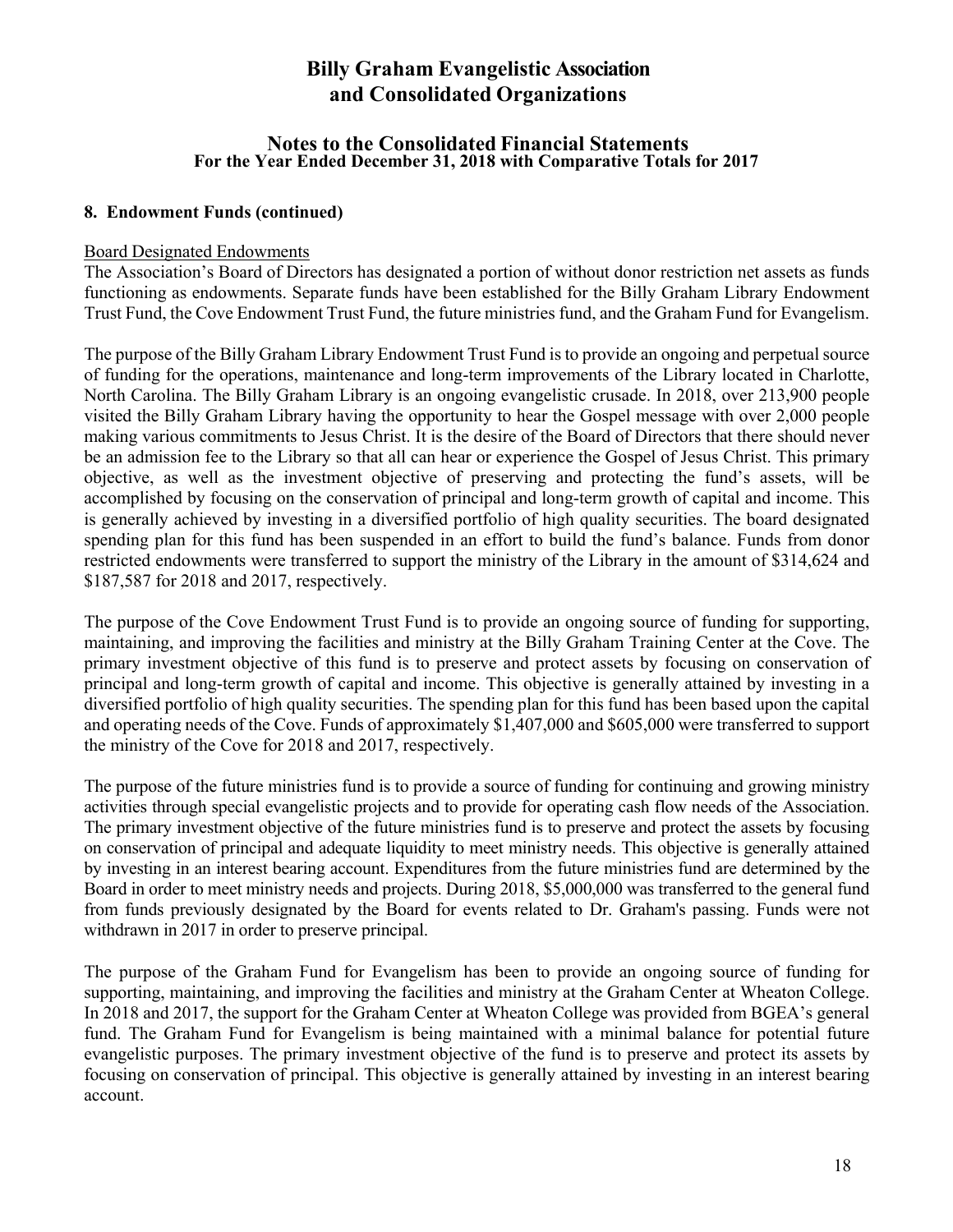#### **Notes to the Consolidated Financial Statements For the Year Ended December 31, 2018 with Comparative Totals for 2017**

#### **8. Endowment Funds (continued)**

The purpose of the Blue Ridge Broadcasting Endowment is to support future ministry opportunities. The primary investment objective of the endowment fund is to preserve and protect the assets by focusing on conservation of principal and adequate liquidity to meet ministry needs. This objective is generally attained by investing in a portfolio of high quality securities. Expenditures from the endowment fund are determined by the Board in order to meet ministry needs. Funds were not withdrawn in 2018 or 2017 in order to preserve principal.

#### **Endowment net asset composition by type of fund as of December 31, 2018:**

|                                |                                                                                  | 2017                                                     |                   |                   |  |
|--------------------------------|----------------------------------------------------------------------------------|----------------------------------------------------------|-------------------|-------------------|--|
|                                | <b>Without Donor</b><br><b>Restrictions</b><br><b>Board</b><br><b>Designated</b> | <b>With Donor</b><br><b>Restrictions</b><br><b>Total</b> |                   | <b>Total</b>      |  |
| Billy Graham Library Endowment |                                                                                  |                                                          |                   |                   |  |
| <b>Trust Fund</b>              | 102,565,859<br>S                                                                 | 17,017,309<br>S.                                         | 119,583,168<br>S. | 117,164,078<br>S. |  |
| Cove Endowment Trust Fund      | 69,367,922                                                                       | 266,952                                                  | 69,634,874        | 75,187,524        |  |
| Future ministries fund         | 5,339,418                                                                        |                                                          | 5,339,418         | 10,302,917        |  |
| Graham Fund for Evangelism     | 32,832                                                                           |                                                          | 32,832            | 32,745            |  |
| Blue Ridge Broadcasting        | 1,244,403                                                                        |                                                          | 1,244,403         | 1,324,423         |  |
| Other endowment funds          |                                                                                  | 5,112,984                                                | 5,112,984         | 5,520,677         |  |
|                                | 178,550,434                                                                      | 22,397,245<br>S                                          | 200,947,679       | 209,532,364<br>S  |  |

#### **Changes in endowment net assets for the fiscal year ended December 31, 2018:**

|                                      | <b>Without Donor</b><br><b>Restrictions</b> | <b>With Donor</b><br><b>Restrictions</b> | <b>Total</b>              |  |  |
|--------------------------------------|---------------------------------------------|------------------------------------------|---------------------------|--|--|
| Endowment net assets,                |                                             |                                          |                           |  |  |
| beginning of year                    | 192,402,865<br>S                            | 17,129,499<br><sup>S</sup>               | 209, 532, 364<br><b>S</b> |  |  |
| Investment return:                   |                                             |                                          |                           |  |  |
| Investment income                    | 7,452,289                                   | 915,816                                  | 8,368,105                 |  |  |
| Realized and unrealized losses       | (14, 794, 473)                              | (2,271,364)                              | (17,065,837)              |  |  |
| Total investment return              | (7,342,184)                                 | (1,355,548)                              | (8,697,732)               |  |  |
| Contributions                        |                                             | 7,035,445                                | 7,035,445                 |  |  |
| Other income (loss)                  | 2.279                                       | (29, 628)                                | (27, 349)                 |  |  |
| Amounts appropriated for expenditure | (121, 668)                                  | (469, 842)                               | (591, 510)                |  |  |
| Transfers to                         | 9,142                                       | 87,319                                   | 96,461                    |  |  |
| Transfers from                       | (6,400,000)                                 |                                          | (6,400,000)               |  |  |
| Endowment net assets, end of year    | 178,550,434                                 | 22,397,245                               | 200,947,679               |  |  |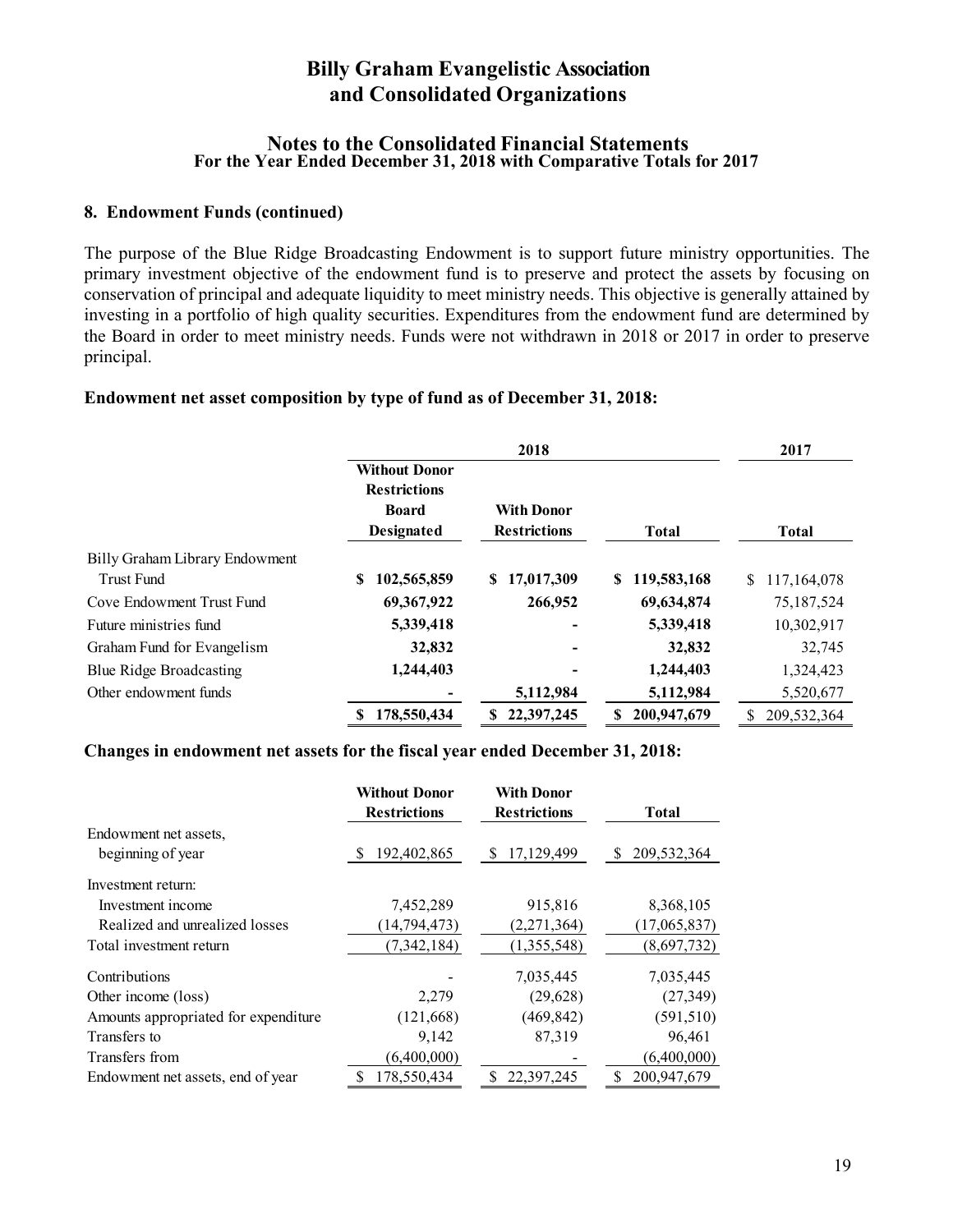#### **Notes to the Consolidated Financial Statements For the Year Ended December 31, 2018 with Comparative Totals for 2017**

### **9. Composition of Net Assets with Donor Restrictions**

|                                                     |   | 2017                 |    | <b>Contributions</b> |    | <b>Net Assets</b><br><b>Released from</b><br>Restriction |   | <b>Change in Value</b><br>Gains & Losses |    | 2018                 |
|-----------------------------------------------------|---|----------------------|----|----------------------|----|----------------------------------------------------------|---|------------------------------------------|----|----------------------|
| Subject to expenditure for specified purpose:       |   |                      |    |                      |    |                                                          |   |                                          |    |                      |
| Evangelistic crusades                               | S | 165,685              | \$ | 4,051,697            | \$ | (4,202,064)                                              | S |                                          | S  | 15,318               |
| Decision America                                    |   |                      |    | 4,027,797            |    | (4,027,797)                                              |   |                                          |    |                      |
| Rapid Response Team                                 |   | 2,760,621            |    | 5,108,848            |    | (3,705,079)                                              |   |                                          |    | 4,164,390            |
| World Emergency Fund                                |   | 2,595,551            |    | 163,884              |    | (59,390)                                                 |   |                                          |    | 2,700,045            |
| <b>Billy Graham Library</b>                         |   | 628,326              |    | 1,886,248            |    | (1,916,663)                                              |   |                                          |    | 597,911              |
| Search for Jesus                                    |   | 173,655              |    | 1,080,059            |    | (1,021,431)                                              |   |                                          |    | 232,283              |
| Other evangelistic ministry                         |   | 1,614,019            |    | 2,554,758            |    | (2,367,180)                                              |   |                                          |    | 1,801,597            |
|                                                     |   | 7,937,857            |    | 18,873,291           |    | (17, 299, 604)                                           |   |                                          |    | 9,511,544            |
| Subject to the passage of time:                     |   |                      |    |                      |    |                                                          |   |                                          |    |                      |
| Beneficial interests in charitable trusts           |   |                      |    |                      |    |                                                          |   |                                          |    |                      |
| held by others                                      |   | 2,560,210            |    | 50,316               |    | (246, 636)                                               |   |                                          |    | 2,363,890            |
| Assets held under split-interest agreements         |   | 4,839,432            |    | 1,317,880            |    |                                                          |   | (1,197,607)                              |    | 4,959,705            |
| <b>Life Estates</b>                                 |   | 1,879,939            |    |                      |    | (1,861,069)                                              |   | 145,226                                  |    | 164,096              |
| Contributions receivable that are not               |   |                      |    |                      |    |                                                          |   |                                          |    |                      |
| restricted by donors, but which are                 |   |                      |    |                      |    |                                                          |   |                                          |    |                      |
| unavailable for expenditure until due               |   | 1,162,000            |    | 2,018,308            |    | (1,162,000)                                              |   |                                          |    | 2,018,308            |
|                                                     |   | 10,441,581           |    | 3,386,504            |    | (3,269,705)                                              |   | (1,052,381)                              |    | 9,505,999            |
| Subject to the passage of time perpetual in nature: |   |                      |    |                      |    |                                                          |   |                                          |    |                      |
| Assets held under split-interest agreements         |   | 183,704              |    |                      |    |                                                          |   | (5,060)                                  |    | 178,644              |
| Life estates                                        |   | 258,933              |    |                      |    |                                                          |   | (2,166)                                  |    | 256,767              |
|                                                     |   | 442,637              |    |                      |    |                                                          |   | (7,226)                                  |    | 435,411              |
| <b>Endowments:</b>                                  |   |                      |    |                      |    |                                                          |   |                                          |    |                      |
| Accumulated earnings subject to appropriation and   |   |                      |    |                      |    |                                                          |   |                                          |    |                      |
| expenditure when a specified event occurs:          |   |                      |    |                      |    |                                                          |   |                                          |    |                      |
| Restricted by donors for:                           |   |                      |    |                      |    |                                                          |   |                                          |    |                      |
| Available for general use                           |   | 1,955,861            |    |                      |    |                                                          |   | (540,746)                                |    | 1,415,115            |
| Purpose restrictions                                |   | 2,882,877            |    |                      |    | (469, 842)                                               |   | (768, 116)                               |    | 1,644,919            |
|                                                     |   | 4,838,738            |    |                      |    | (469, 842)                                               |   | (1,308,862)                              |    | 3,060,034            |
| Restricted in perpetuity, the income from which is  |   |                      |    |                      |    |                                                          |   |                                          |    |                      |
| expendable to support:                              |   |                      |    |                      |    |                                                          |   |                                          |    |                      |
| Billy Graham Library Endowment Trust Fund           |   | 8,269,008            |    |                      |    | 11,000                                                   |   |                                          |    | 15,315,433           |
| Other endowment funds                               |   |                      |    | 7,035,425            |    |                                                          |   |                                          |    |                      |
| Cove Endowment Trust Fund                           |   | 3,812,933<br>208,822 |    | 20                   |    |                                                          |   |                                          |    | 3,812,933<br>208,842 |
|                                                     |   | 12,290,763           |    | 7,035,445            |    | 11,000                                                   |   |                                          |    | 19,337,208           |
| <b>Total endowments</b>                             |   | 17,129,501           |    | 7,035,445            |    | (458, 842)                                               |   | (1,308,862)                              |    | 22,397,242           |
|                                                     |   |                      |    |                      |    |                                                          |   |                                          |    |                      |
| <b>Total with donor restrictions</b>                | S | 35,951,576           | S  | 29,295,240           | S  | (21, 028, 151)                                           | S | (2,368,469)                              | S. | 41,850,196           |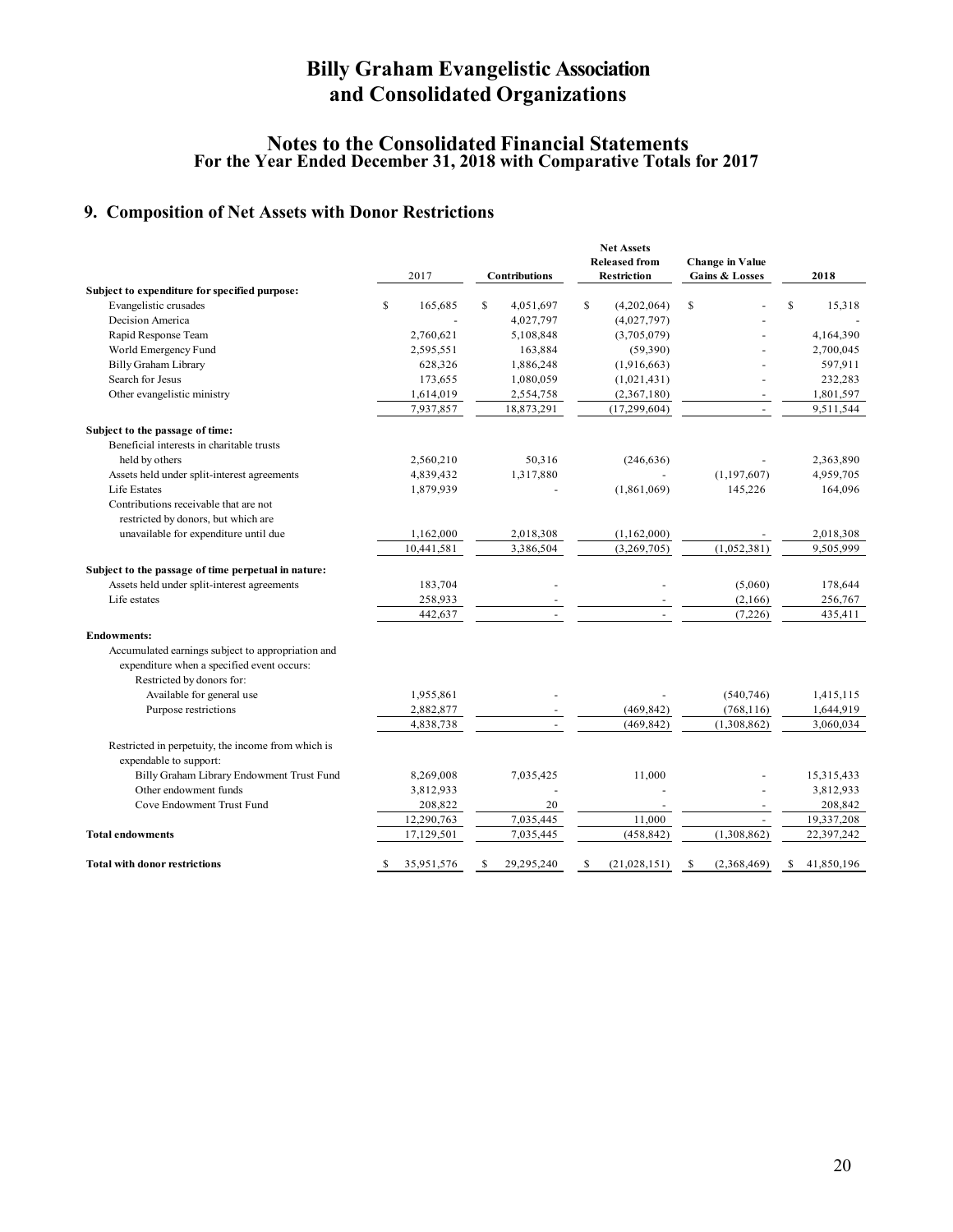#### **Notes to the Consolidated Financial Statements For the Year Ended December 31, 2018 with Comparative Totals for 2017**

#### **10. Other Assets**

During 2009, the Association contracted with a captive insurance company to obtain coverage for workers' compensation, general liability, property, and automobile liability insurance. The Association owns a noncontrolling share of the common stock of the captive insurance company and is accounting for this asset under the cost method of investment accounting. The cost of this asset was \$296,800 and is included in other assets.

During 2012, Blue Ridge Broadcasting obtained an indefinite-lived Federal Communications Commission (FCC) broadcast license through the purchase of a radio station. This intangible asset is tested biennially for impairment. At December 31, 2018, the Association determined that the carrying value of the intangible asset exceeded the fair value based on changes in market conditions resulting in an impairment loss of \$50,000. There were no impairments in 2017. This intangible asset is valued at \$1,150,000 and \$1,200,000 as of December 31, 2018 and 2017, respectively.

During 2014, the Association entered into a purchase agreement with Dr. Graham to explicitly assign certain intellectual property rights to the Association. The intangible asset is valued at \$480,000 as of December 31, 2018 and 2017, respectively.

### **11. Retirement Plans**

The Association has a 401(k) retirement plan. Employer contributions are 3% of each participant's eligible salary plus a matching provision whereby the employer may match the employee's contributions up to an additional 3% of the participant's salary. The plan includes a provision whereby the Board of Directors can approve additional contributions of up to 2%. The additional 2% discretionary contribution was approved for 2018 and 2017. The Association recorded expense of \$2,413,486 and \$2,376,247 for the years ended December 31, 2018 and 2017, respectively.

In addition, the Association has deferred compensation plans. Deferred compensation expense of \$17,211 and \$34,237 was incurred in 2018 and 2017, respectively. Deferred compensation liabilities of \$304,064 and \$286,852 existed at December 31, 2018 and 2017, respectively, and are included in accrued expenses.

#### **12. Self-Insurance Program**

The Association maintains a self-insurance program for hospitalization, medical, and dental coverage for its employees. The Association limits its losses through the use of stop loss policies from a re-insurer. Specific individual losses for claims were limited to \$130,000 for 2018 and 2017. The estimated liability for these claims approximated \$780,000 and \$875,000 at December 31, 2018 and 2017, respectively, and are included in accrued expenses.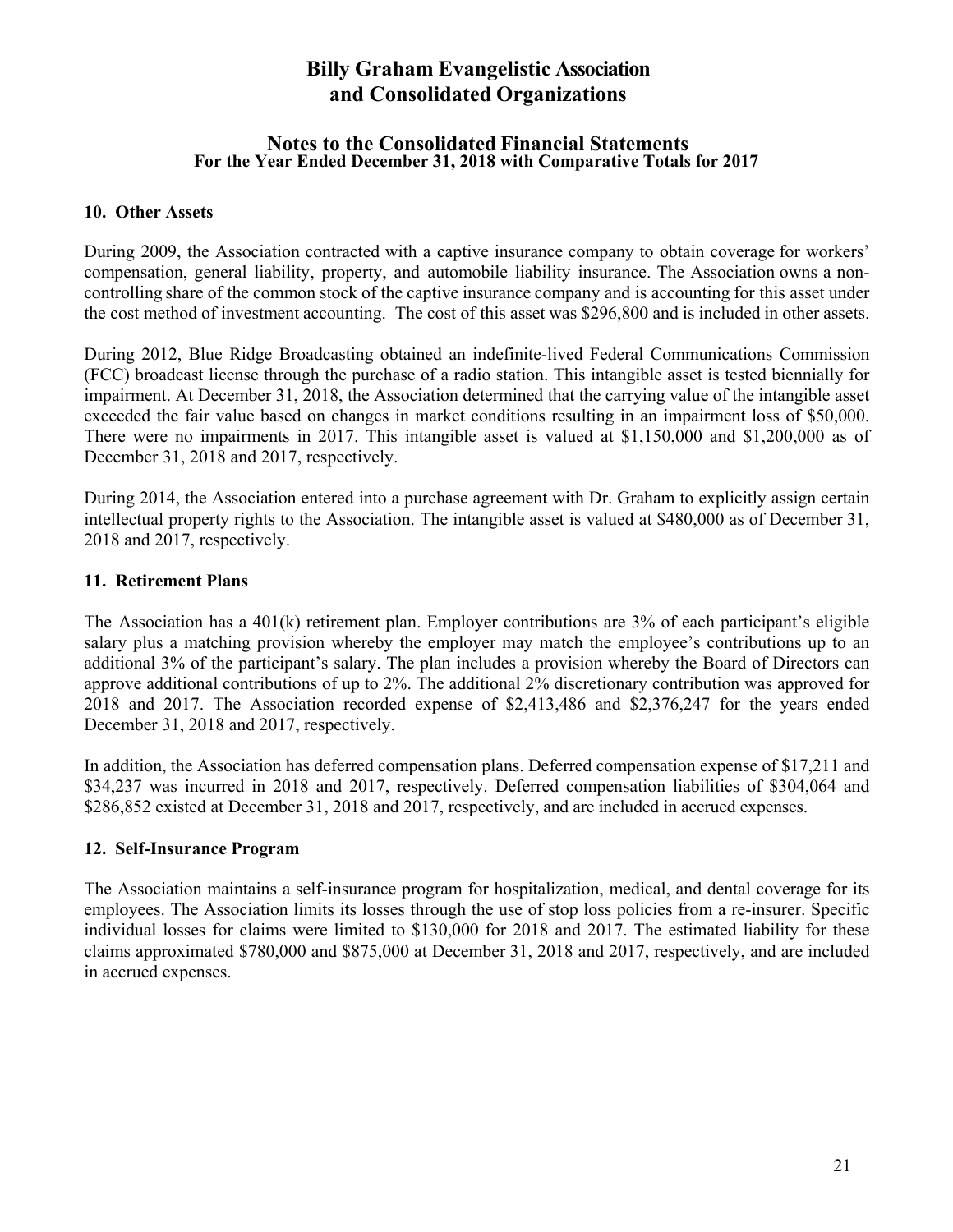#### **Notes to the Consolidated Financial Statements For the Year Ended December 31, 2018 with Comparative Totals for 2017**

### **13. Schedules of Functional Expenses**

|                                 | For the Year Ended December 31, 2018  |                 |    |                    |    |                |    |              |  |  |
|---------------------------------|---------------------------------------|-----------------|----|--------------------|----|----------------|----|--------------|--|--|
|                                 | <b>Ministry</b><br><b>General and</b> |                 |    |                    |    |                |    |              |  |  |
|                                 |                                       | <b>Expenses</b> |    | <b>Fundraising</b> |    | Administrative |    | <b>Total</b> |  |  |
| Grants and scholarships         | \$                                    | 703,557         | \$ |                    | \$ |                | S  | 703,557      |  |  |
| Salaries and wages              |                                       | 27,666,462      |    | 2,830,020          |    | 5,479,286      |    | 35,975,768   |  |  |
| Employee benefits               |                                       | 6,712,706       |    | 691,400            |    | 1,606,455      |    | 9,010,561    |  |  |
| Other personnel costs           |                                       | 1,846,915       |    | 186,191            |    | 398,755        |    | 2,431,861    |  |  |
| Legal and professional services |                                       | 5,960,275       |    | 127,638            |    | 779,940        |    | 6,867,853    |  |  |
| Contract labor                  |                                       | 8,651,823       |    | 126,228            |    | 631,846        |    | 9,409,897    |  |  |
| Supplies                        |                                       | 888,240         |    | 55,456             |    | 116,368        |    | 1,060,064    |  |  |
| Telecommunications              |                                       | 811,369         |    | 60,335             |    | 157,397        |    | 1,029,101    |  |  |
| Postage and mailing             |                                       | 4,540,821       |    | 710,907            |    | 228,911        |    | 5,480,639    |  |  |
| Building and equipment          |                                       | 4,218,126       |    | 120,580            |    | 827,165        |    | 5,165,871    |  |  |
| Printing                        |                                       | 3,060,166       |    | 366,217            |    | 118,041        |    | 3,544,424    |  |  |
| Travel                          |                                       | 8,878,353       |    | 554,263            |    | 343,499        |    | 9,776,115    |  |  |
| Ministry events                 |                                       | 21,438,135      |    | 746,541            |    | 346,570        |    | 22,531,246   |  |  |
| Broadcasting and production     |                                       | 1,069,961       |    | 68,626             |    | 41,687         |    | 1,180,274    |  |  |
| Nonoperating and depreciation   |                                       | 5,070,447       |    | 216,677            |    | 902,650        |    | 6,189,774    |  |  |
| Total expenses                  |                                       | 101,517,356     | \$ | 6,861,079          | \$ | 11,978,570     | \$ | 120,357,005  |  |  |

|                                 | For the Year Ended December 31, 2017 |                 |                    |                    |    |              |  |  |  |
|---------------------------------|--------------------------------------|-----------------|--------------------|--------------------|----|--------------|--|--|--|
|                                 |                                      | <b>Ministry</b> |                    | <b>General</b> and |    |              |  |  |  |
|                                 |                                      | <b>Expenses</b> | <b>Fundraising</b> | Administrative     |    | <b>Total</b> |  |  |  |
| Grants and scholarships         | $\mathbb{S}$                         | 1,089,884       | \$                 | \$                 | \$ | 1,089,884    |  |  |  |
| Salaries and wages              |                                      | 28,320,190      | 2,639,893          | 5,389,032          |    | 36, 349, 115 |  |  |  |
| Employee benefits               |                                      | 8,254,449       | 724,467            | 1,487,858          |    | 10,466,774   |  |  |  |
| Other personnel costs           |                                      | 1,723,163       | 170,371            | 353,714            |    | 2,247,248    |  |  |  |
| Legal and professional services |                                      | 3,148,003       | 107,099            | 803,610            |    | 4,058,712    |  |  |  |
| Contract labor                  |                                      | 6,188,474       | 65,927             | 47,474             |    | 6,301,875    |  |  |  |
| Supplies                        |                                      | 874,446         | 61,816             | 99,900             |    | 1,036,162    |  |  |  |
| Telecommunications              |                                      | 803,738         | 55,221             | 105,392            |    | 964,351      |  |  |  |
| Postage and mailing             |                                      | 3,842,567       | 614,176            | 189,395            |    | 4,646,138    |  |  |  |
| Building and equipment          |                                      | 3,859,745       | 132,918            | 567,080            |    | 4,559,743    |  |  |  |
| Printing                        |                                      | 1,888,510       | 314,997            | 91,582             |    | 2,295,089    |  |  |  |
| Travel                          |                                      | 8,854,424       | 510,985            | 259,091            |    | 9,624,500    |  |  |  |
| Ministry events                 |                                      | 15,071,173      | 462,234            | 210,846            |    | 15,744,253   |  |  |  |
| Broadcasting and production     |                                      | 1,119,720       | 54,315             | 24,530             |    | 1,198,565    |  |  |  |
| Nonoperating and depreciation   |                                      | 5,764,395       | 234,737            | 631,386            |    | 6,630,518    |  |  |  |
| Total expenses                  | \$                                   | 90,802,881      | \$<br>6,149,156    | \$<br>10,260,890   | \$ | 107,212,927  |  |  |  |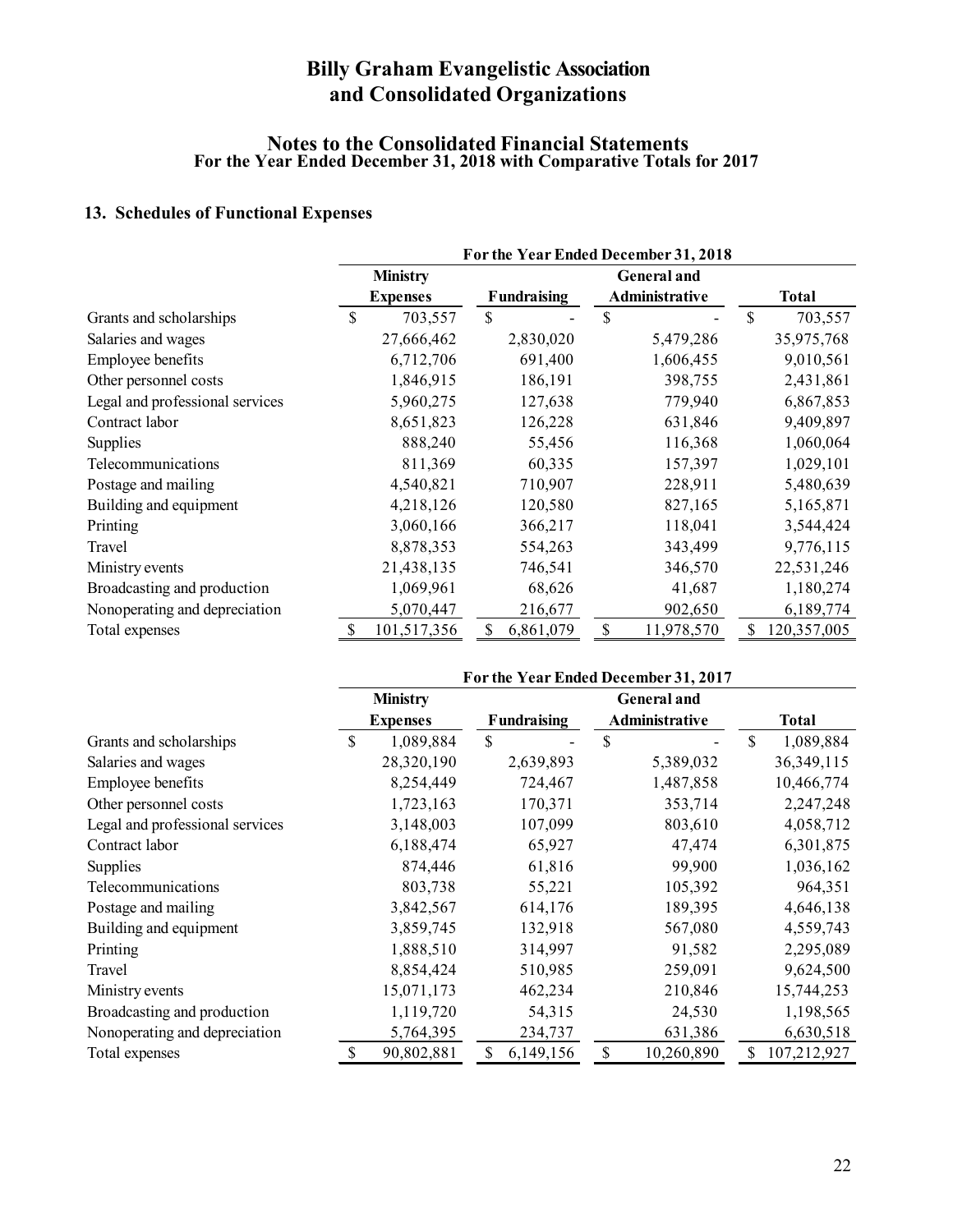#### **Notes to the Consolidated Financial Statements For the Year Ended December 31, 2018 with Comparative Totals for 2017**

### **14. Concentration of Credit Risk**

Financial instruments that potentially expose the Association to concentrations of credit risk consist primarily of cash and cash equivalents. The Association places its cash and cash equivalents on deposit with North Carolina financial institutions. The Federal Deposit Insurance Corporation ("FDIC") covers \$250,000 for substantially all depository accounts. From time to time, the Association may have amounts in excess of the FDIC limit.

### **15. Related Party Transactions**

The Association has entered into Master License Agreements with the following unconsolidated organizations: Billy Graham Evangelistic Association of Australia, Billy Graham Evangelistic Association of Canada, Billy Graham Evangelistic Association – India Trust, Billy Graham Evangelistic Association, Ltd., and Vozrozhdeniye (the "International Affiliates") to further the global ministry of the Billy Graham Evangelistic Association. The Association does not control the independent board of directors of these organizations. For the years ended December 31, 2018 and 2017, the International Affiliates reimbursed the Association \$119,807 and \$835,586, respectively, for various ministry projects. The Association transferred funds to the International Affiliates totaling \$1,277,198 in 2018 and \$1,185,698 in 2017 for various ministry projects and support. As of December 31, 2018 and 2017, the Association had accounts receivable totaling \$16,352 and \$24,042, respectively, from the International Affiliates. As of December 31, 2018, the Association had accounts payable to the International Affiliates totaling \$14,920.

The Chief Executive Officer, President, and Chairman of the Association is the Chief Executive Officer, President, and Chairman of Samaritan's Purse. Samaritan's Purse is controlled by an independent board of directors though the two ministries share certain board members. The Association and Samaritan's Purse are engaged in related party transactions, including a shared services agreement to gain efficiencies over administrative services supporting their individual ministries. They also receive and forward contributions intended for the other Ministry, transfer assets that align with the other Ministry's projects and activities, and staff and financially support joint ministry activities and disaster responses.

The Association paid cash to Samaritan's Purse totaling \$9,042,623 in 2018 and \$4,360,424 in 2017, while Samaritan's Purse paid cash to the Association totaling \$2,034,027 in 2018 and \$2,500,865 in 2017 related to these activities. The Association received from Samaritan's Purse in-kind contributions valued at \$518,176 in 2018 and \$563,402 in 2017.

Following is unaudited summary financial information as of December 31, 2018, for Samaritan's Purse, which is controlled by an independent board of directors: total assets, \$708,302,578; total liabilities, \$58,606,403; total net assets, \$649,696,175; total revenues, \$709,060,891; and total expenses, \$686,849,011.